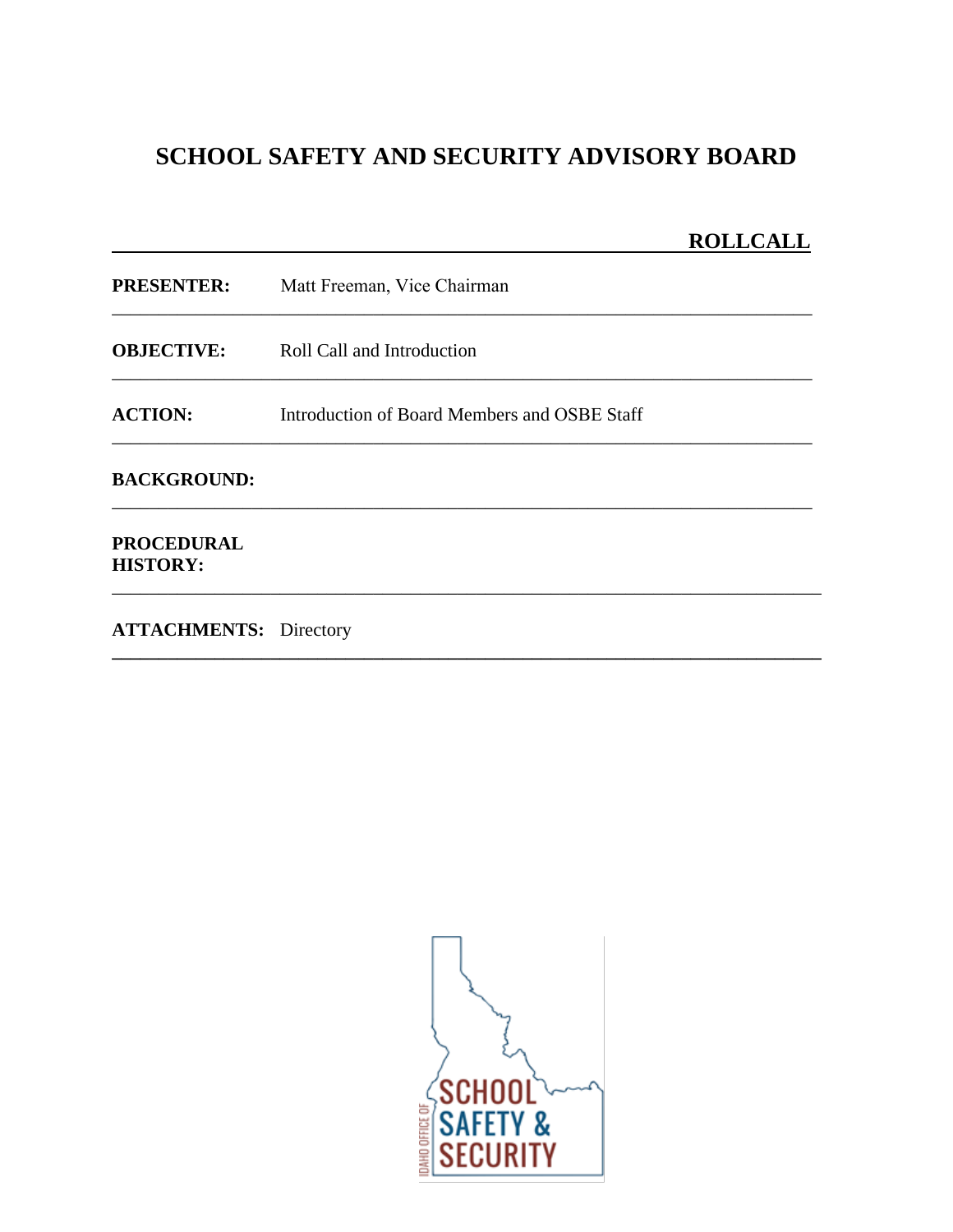## **Agenda Item No. 01** AGENDA **PRESENTER:** Mike Munger, Program Manager \_\_\_\_\_\_\_\_\_\_\_\_\_\_\_\_\_\_\_\_\_\_\_\_\_\_\_\_\_\_\_\_\_\_\_\_\_\_\_\_\_\_\_\_\_\_\_\_\_\_\_\_\_\_\_\_\_\_\_\_\_\_\_\_\_\_\_\_\_\_\_\_\_\_\_ **OBJECTIVE:** Approve agenda 12-07-2021 for the Office of School Safety and Security Advisory Board meeting and the September 27,2021 Board Minutes \_\_\_\_\_\_\_\_\_\_\_\_\_\_\_\_\_\_\_\_\_\_\_\_\_\_\_\_\_\_\_\_\_\_\_\_\_\_\_\_\_\_\_\_\_\_\_\_\_\_\_\_\_\_\_\_\_\_\_\_\_\_\_\_\_\_\_\_\_\_\_\_\_\_\_ **ACTION:** Consent \_\_\_\_\_\_\_\_\_\_\_\_\_\_\_\_\_\_\_\_\_\_\_\_\_\_\_\_\_\_\_\_\_\_\_\_\_\_\_\_\_\_\_\_\_\_\_\_\_\_\_\_\_\_\_\_\_\_\_\_\_\_\_\_\_\_\_\_\_\_\_\_\_\_\_ **BACKGROUND:**  \_\_\_\_\_\_\_\_\_\_\_\_\_\_\_\_\_\_\_\_\_\_\_\_\_\_\_\_\_\_\_\_\_\_\_\_\_\_\_\_\_\_\_\_\_\_\_\_\_\_\_\_\_\_\_\_\_\_\_\_\_\_\_\_\_\_\_\_\_\_\_\_\_\_\_ **PROCEDURAL HISTORY:** \_\_\_\_\_\_\_\_\_\_\_\_\_\_\_\_\_\_\_\_\_\_\_\_\_\_\_\_\_\_\_\_\_\_\_\_\_\_\_\_\_\_\_\_\_\_\_\_\_\_\_\_\_\_\_\_\_\_\_\_\_\_\_\_\_\_\_\_\_\_\_\_\_\_\_\_ **ATTACHMENTS:** Agenda and draft meeting minutes **\_\_\_\_\_\_\_\_\_\_\_\_\_\_\_\_\_\_\_\_\_\_\_\_\_\_\_\_\_\_\_\_\_\_\_\_\_\_\_\_\_\_\_\_\_\_\_\_\_\_\_\_\_\_\_\_\_\_\_\_\_\_\_\_\_\_\_\_\_\_\_\_\_\_\_\_**

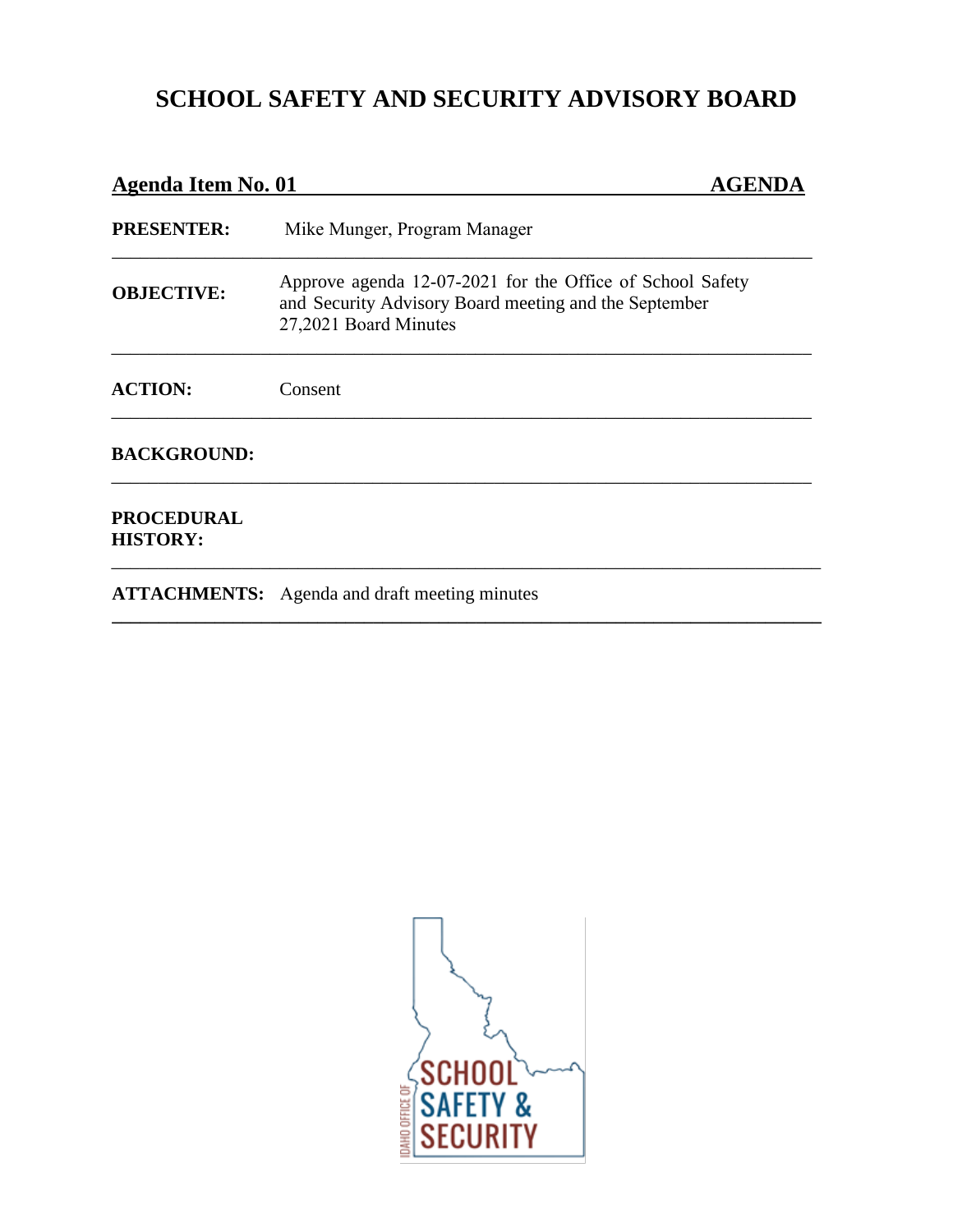

Idaho School Safety & Security Program *650 W. State St., Suite 307 Boise, ID 83720-0037 Phone: 208-488-7590*



### **NOTICE OF PUBLIC MEETING**

#### *IDAHO SCHOOL SAFETY AND SECURITY ADVISORY BOARD VIDEOCONFERENCE/ZOOM MEETING CALL IN NUMBER 720-279-0026 PASSCODE: 760563*

\_\_\_\_\_\_\_\_\_\_\_\_\_\_\_\_\_\_\_\_\_\_\_\_\_\_\_\_\_\_\_\_\_\_\_\_\_\_\_\_\_\_\_\_\_\_\_\_\_\_\_\_\_\_\_\_\_\_\_\_\_\_\_\_\_\_\_\_\_\_\_\_\_\_\_\_\_\_\_\_\_\_\_\_\_

**Idaho State Board of Education 650 W. State St. Suite 307 Boise, ID 83720**

*Tuesday, December 7, 2021 9:30 a.m. – 11:30 a.m. (MT) (Note: North Idaho - Meeting Commences @ 8:30 a.m.)*

**9:30 a.m**. **CALL TO ORDER** – Matt Freeman, Vice Chairman

- o Roll Call & Introductions
- o Open Forum

#### **CONSENT AGENDA**

1. Approval of the December 7, 2021, Agenda and September 27, 2021, **Minutes** 

#### **INFORMATIONAL AGENDA**

- 2. Office Manager Report Mike Munger, Program Manager
	- a. Announcement of Retiring Board Member
	- b. Introduction of New Board Member
	- c. SRO Update
	- d. Manager Update

#### **APPROVAL**

3. Review Quarterly Board Meetings and Tentative Dates

4. Approval of Legislative Report Item

#### **11:30 a.m. ADJOURN**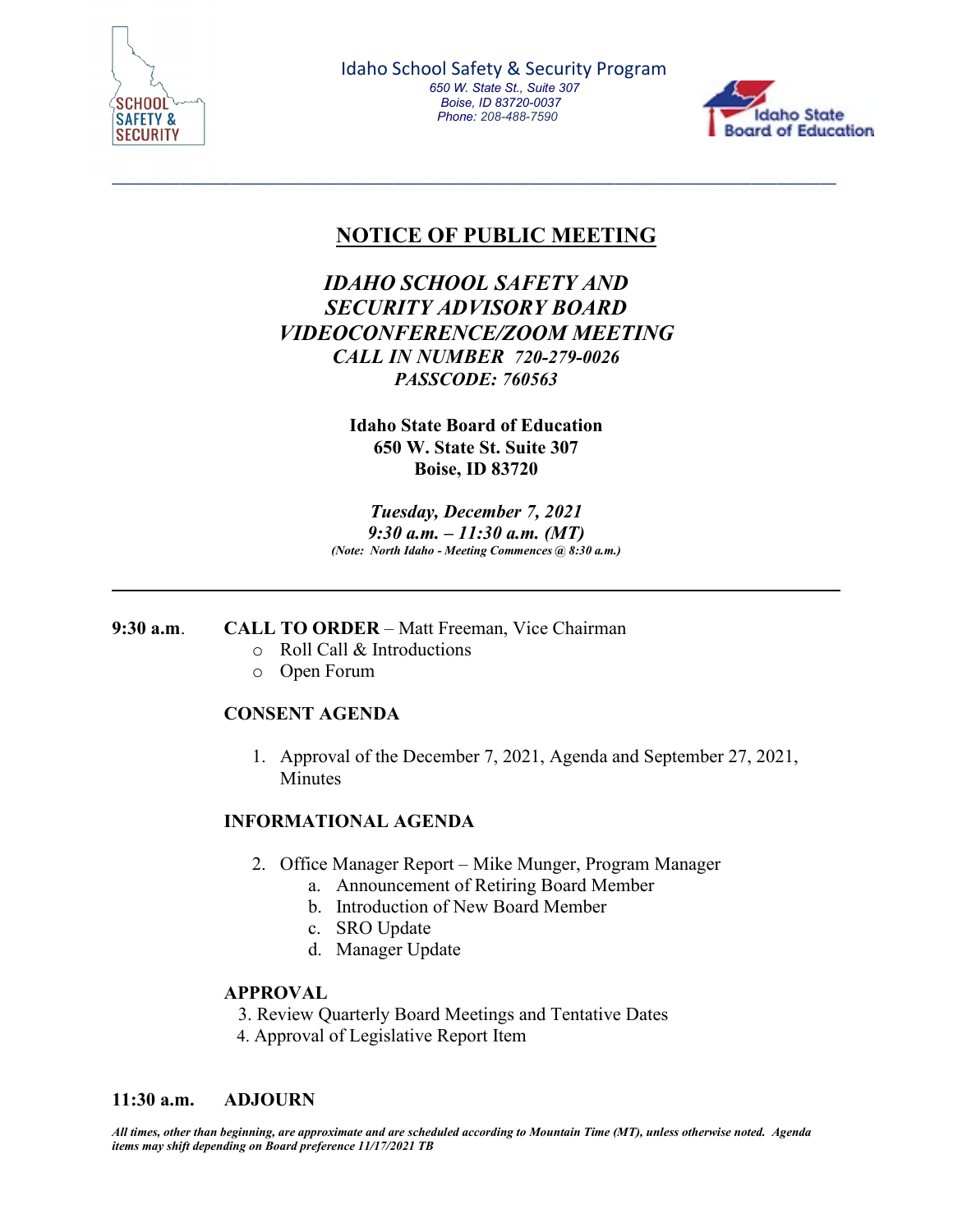

Idaho School Safety & Security Center *650 W. State St., Suite 307 Boise, ID 83720-0037 Phone: 208-488-7590*

\_\_\_\_\_\_\_\_\_\_\_\_\_\_\_\_\_\_\_\_\_\_\_\_\_\_\_\_\_\_\_\_\_\_\_\_\_\_\_\_\_\_\_\_\_\_\_\_\_\_\_\_\_\_\_\_\_\_\_\_\_\_\_\_\_\_\_\_\_\_\_\_\_\_\_\_\_\_\_\_\_\_\_\_\_



Idaho Office of School Safety & Security is inviting you to a scheduled Zoom meeting.

#### Join Zoom Meeting https://us02web.zoom.us/j/82834139986?pwd=Z2gzUXVJRldTSDBYTFd0dFVGV0ljdz09

Meeting ID: 828 3413 9986 Passcode: 251149 One tap mobile +16699006833,,82834139986#,,,,\*251149# US (San Jose) +12532158782,,82834139986#,,,,\*251149# US (Tacoma)

Dial by your location +1 669 900 6833 US (San Jose) +1 253 215 8782 US (Tacoma) +1 346 248 7799 US (Houston) +1 929 205 6099 US (New York) +1 301 715 8592 US (Washington DC) +1 312 626 6799 US (Chicago) Meeting ID: 828 3413 9986 Passcode: 251149 Find your local number: https://us02web.zoom.us/u/kjjbBlOjI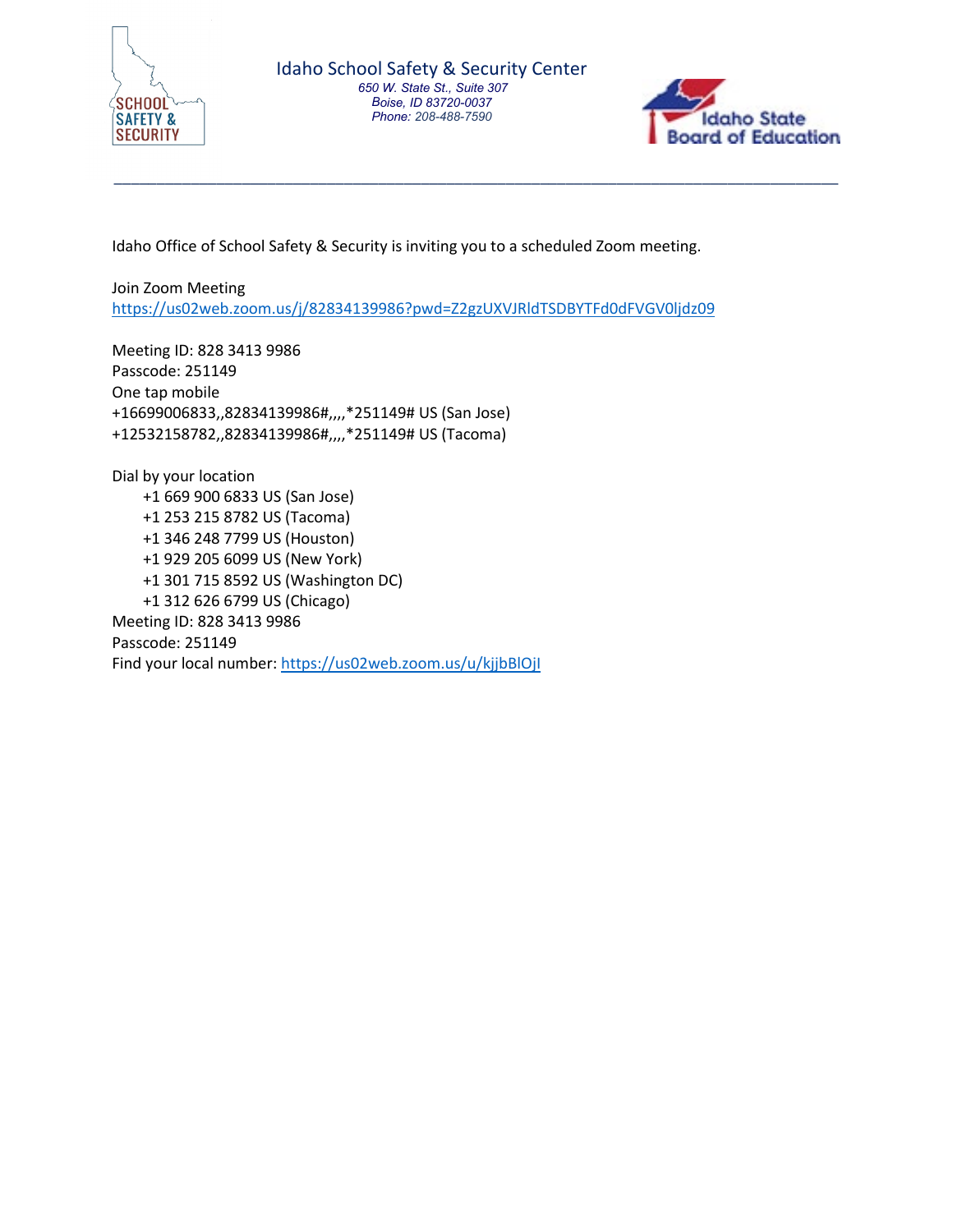#### **IDAHO SCHOOL SAFETY AND SECURITY ADVISORY BOARD VIDEOCONFERENCE MEETING**

#### **Monday – September 27, 2021 – 1:00 P.M.-3:00 P.M. (MT)**

#### **Idaho State Board of Education 650 W. State St. Suite 307 Boise, ID 83720**

*NOTE: The following report is not a verbatim transcript of the discussions at the meeting, but is intended to record the significant features of those discussions.*

Chair Wendy Horman called the meeting to order at 1:00 P.M. (MT)

#### **Board Members Present: OSBE Staff Members Present:**

Representative Wendy Horman, Chair Mike Munger, IOSSS Program Manager Matt Freeman, Vice Chair Tara Biddle, Administrative Assistant 1 Elliot Cox, Southwest School Analyst Kayla Green, Project Coordinator Scott Greco, Deputy Director

 Senator Lori Den Hartog Alexandrea Phillips Brad Richy Dr. Eric Studebaker

#### **Board Members Via ZOOM Live DBS Staff Members Via ZOOM Live**

Terry Cochran Guy Bliesner, Southeast School Analyst David Gates Shanna Lindsay, South Central Analyst Dr. Becky Myer Mark Feddersen, North School Analyst

#### **Board Members Absent:**

 James Fry John Ganske Perry Grant Suzanne Kloepfer

#### ♦ **CONSENT AGENDA**

**1.** Approval of September 27, 2021 Agenda and June 1, 2021 Meeting Minutes.

*MOTION:* Vice Chair Freeman made a motion to approve the September 27, 2021, agenda and the June 1, 2021 Board Meeting Minutes as presented. Board Member Brad Richy, seconded. All in favor, motion carried.

*Roll Call: Chair Representative Wendy Horman*

Terry Cochran **David Gates** Brad Richy Matt Freeman Dr. Eric Studebaker Senator Lori Den Hartog Alexandrea Phillips Dr. Becky Myer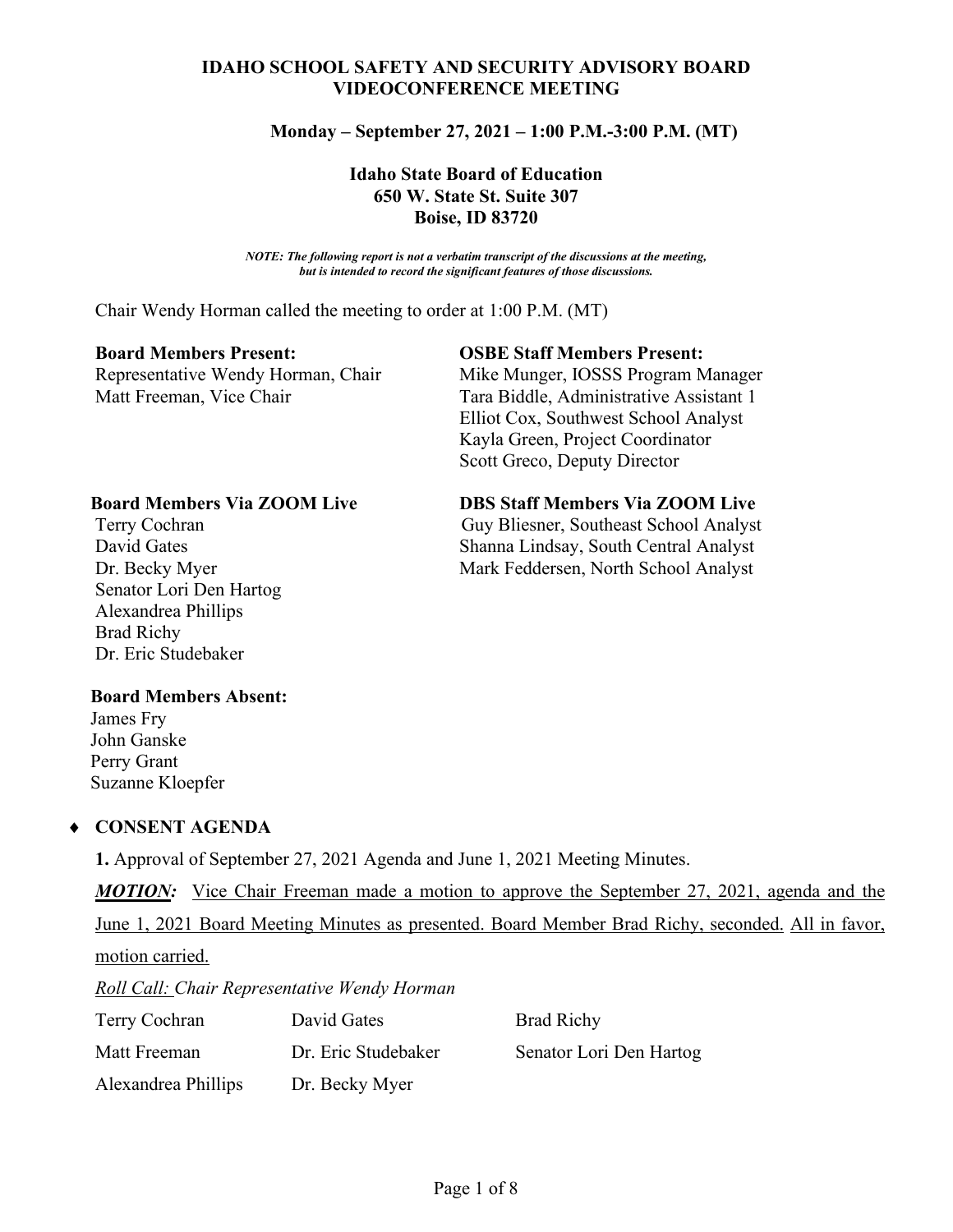#### ♦ **INFORMATIONAL AGENDA**

#### **2. Office Manager Report – Program Manager Mike Munger**

#### a. Announcement of Retiring Board Member

Program Manager Mike Munger announced that Board Member Chief Fry will be retiring in December and stepping down from the board as the representative for the Local School Board. He thanked Chief Fry for his many years of service. He was one of the original board members in place since the office began in 2016. Chair Horman thanked Chief Fry for the time he gave to help this office launch and for the expertise he provided.

#### b. Completion of Transition

Program Manager Munger reported that the transition of the office moving to the Office of the State Board of Education (OSBE) has been completed and we are now located on the  $3<sup>rd</sup>$  floor of the Len B. Jordon Office building in Boise. The transition went smoothly, and our team has been receiving great support from the staff at OSBE.

#### c. Covid19 Update

Program Manger Munger reported that the summer was spent working on what the school year would look like regarding Covid19. As it stands, currently the disruption to assessment schedule for the 2021-2022 school year is expected to be minimal and manageable. Analyst are proceeding cautiously, understanding that a school or school district can shut down at a moment's notice due factors beyond their control when it comes to areas of infection.

It was also reported that the Governor extended the opportunity for state employees to serve as substitute teachers to assist schools in staying open. Program Manager Munger has encouraged staff to evaluate their calendars to see if it is appropriate to participate in. He feels this would be a great opportunity, especially for assessors who have not spent time in the classroom to be able to walk in the shoes of a classroom teacher. It is authorized for employees to substitute for 8 hours per week, 16 hours per pay period. This would be a 20% reduction in time given to the office so it is being evaluated what this would look like when it comes to completing the core mission of the office.

#### d. Rigby After Action Report

Program Manger Munger presented the Rigby Middle School After Action Power Point. The tragic incident at Rigby Middle School occurred May 6, 2021. We had resources in place to assist with the initial response and recovery effort. Once it was the appropriate time the Idaho School Safety & Security Program (ISSSP) followed our statutory mandate, which is to be able to gather research, research effective practice, and gather lessons learned.

ISSSP filtered through what was broadly applicable, what was specific to the time, place, location, and the elements associated with how the incident played out itself. The office focused in on those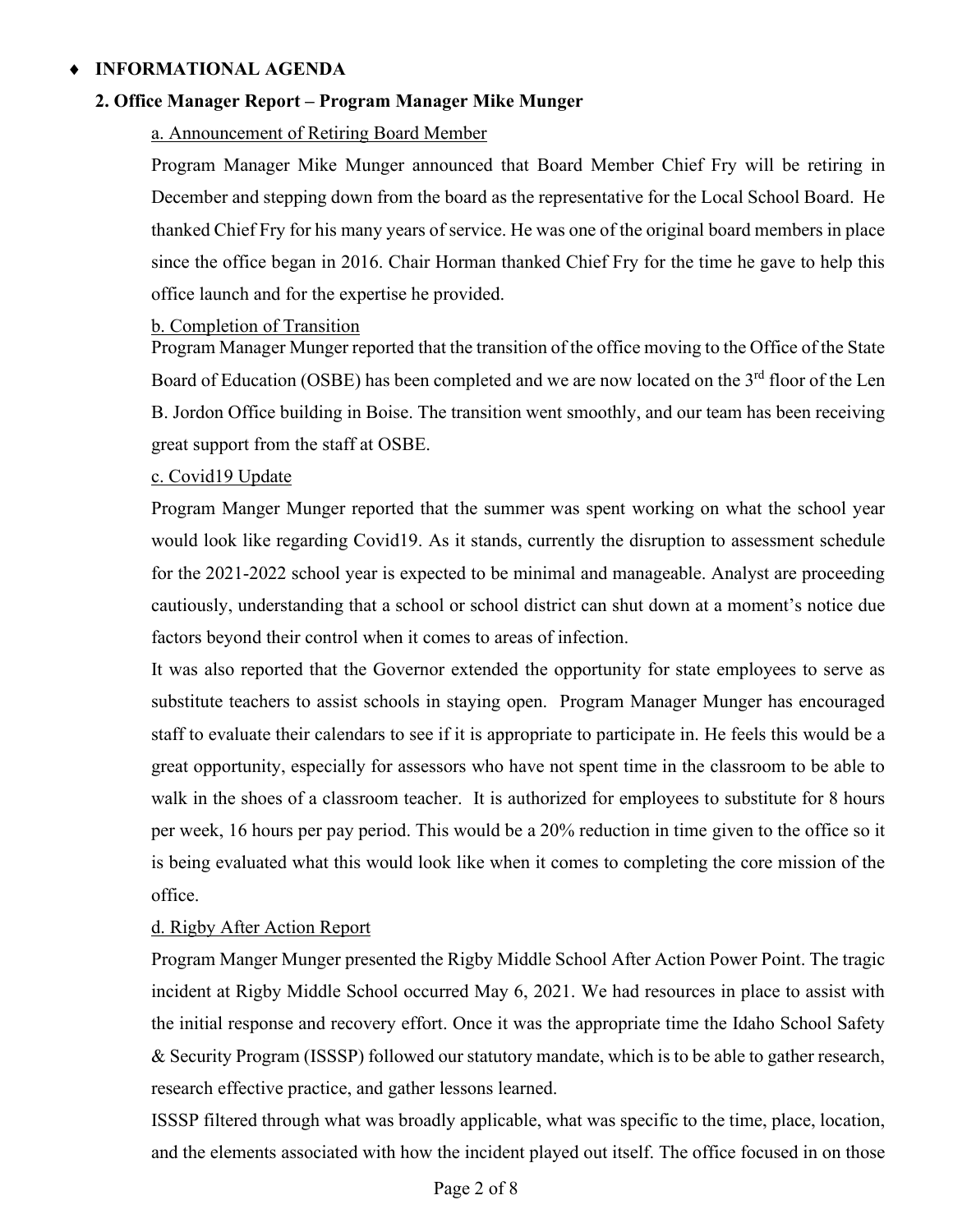lessons learned that were applicable and replicable throughout the state. The focus of the report is to capture lessons learned from the response to the incident at Rigby Middle School and the subsequent response and recovery efforts extending from the time of the shooting to the beginning of the 2021-2022 school year. The scope of ISSSP is specific to school safety in publicly funded educational entities, therefore the lessons learned are constrained to school safety issues. The other element in writing this report is that this is an ongoing criminal investigation of a juvenile. ISSSP did not request any criminally applicable reports, or anything associated with criminal prosecution because that would not be releasable, and our focus is on the response. The second component is that there is a lot to be learned that is contained in educational records. However, we did not request any federally protected educational records because that is an area that was not part of the scope of work for ISSSP. We did not go into the question of "why did this happen?" That was not part of the scope and that would be inappropriate for us to go into that part of the story.

The timing of this report being released now will assist schools in making and updating emergency operation plans. It is very important they have the knowledge gained from this incident. Lessons form this report can be implemented in the planning stages of their emergency operation plans.

At this time Program Manager Munger explained the reports format. The first part is "Information." Information was gathered from onsite interviews with school staff, and emergency responders in the field at the time. Those provided the broad framework for the recommendations shown here, but the interviews themselves are not contained in the report itself. What is in the report is the "Aggregation and Analysis" and also the "Actions" are the recommendations. There are 29 recommendations some of which are specifically to the individual school or could be replicable to other schools. There may also be recommendations that can be implemented at a regional or community level or have implications for statewide response.

Lesson 1 learned was regarding "Information." Preventing acts of targeted violence within K-12 schools requires means and methods for gathering information of concern. This can be done through a tipline, social media, and a strong climate and culture where children can share information with trusted adults. The next part of this is evaluating information of concern using the threat assessment process. This needs to be a fair and thoughtful evaluation using current best practices. The last part is developing mitigation strategies based on the assessment of behavior and having a management plan in place. In this case at the time of the publication, there were no indications that the school was in possession of information that would have increased suspicion. Lesson 2 learned was "Coordination." Pre-planned coordination between school and local response agencies is critical to a smooth transition between onsite response efforts and first responders arriving on scene. In this incident there were strong community connections. It was developed over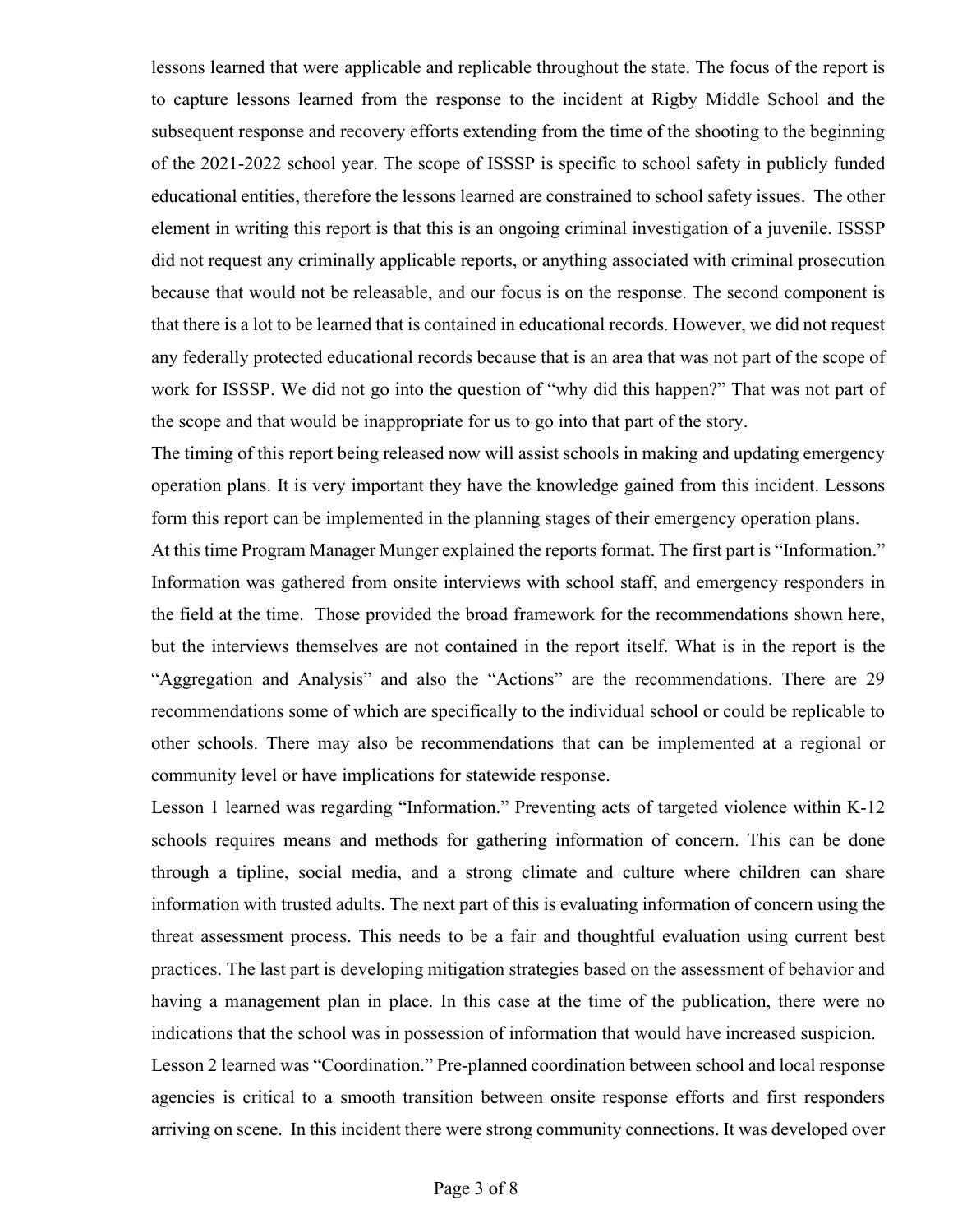years of relationships between the School Resource Officer Program and the school. The SRO had a clear understanding of what the SRO's mission was within the school in terms of building relationships and fostering coordination and cooperation as a law enforcement officer. The Joint Reserve Deputy Program had also been in place for years and is made up of school staff and employees trained to work in a law enforcement environment. Although neither of these programs stopped this incident; the relationships, coordination, and the continual communication that had taken place leading up to the development of these programs created a stable relationship which helped improve emergency operations. The next part discussed was the Community Emergency Planning. One of the first interviews was with the Community Recovery Committee that had started only a few weeks after the incident and had developed from the relationships that had been developed in the community. This committee drove the recovery effort form a community wide perspective. This can be very helpful when thinking about resources available in rural and remote school districts. In many ways those community resources can be leveraged to assist with the schools. The last item discussed was the maintenance of effort. This is incredibly important as we think about our long-standing school safety efforts. Many times, these efforts revolve back to having someone that has been serving at the school and knows the layout of the school, the people involved, and who to call. This does not happen in a short time, but it is the continual process as people and agencies become connected around the idea of school safety.

Lesson 3 discussed the uniformity in training. With this there is continual maintenance of effort required. This is critical when it comes to response efficiency. In this school district, there had been stable training in place from K-12. It is understood that there needs to be some level of flexibility in how one will respond to an incident. Options based training is recommended but must include a structured framework and training based on situation awareness and decision-making. This uniformity will increase resilient response procedures that result in fewer casualties during acts of violence. Our office is taking that recommendation and updating the ISCRS protocol to include additional training elements that are associated with staying or remaining in classrooms in high pressure moments.

Lesson 4 discussed "Communication". Clear communication is necessary for effective response and depends on adequate procedures, training, and tools. Communication is a common point of failure in emergency response in general. There needs to be notification authority in place and ability to communicate. In this case there was a delay estimated at 2 minutes before instructions were given due to not having a unified communication plan in place. Having a unified communication plan in place reduces confusion and misinformation. Also, clarity in words of notification is very important. For instance, "lock out" and "lock down" are easily misunderstood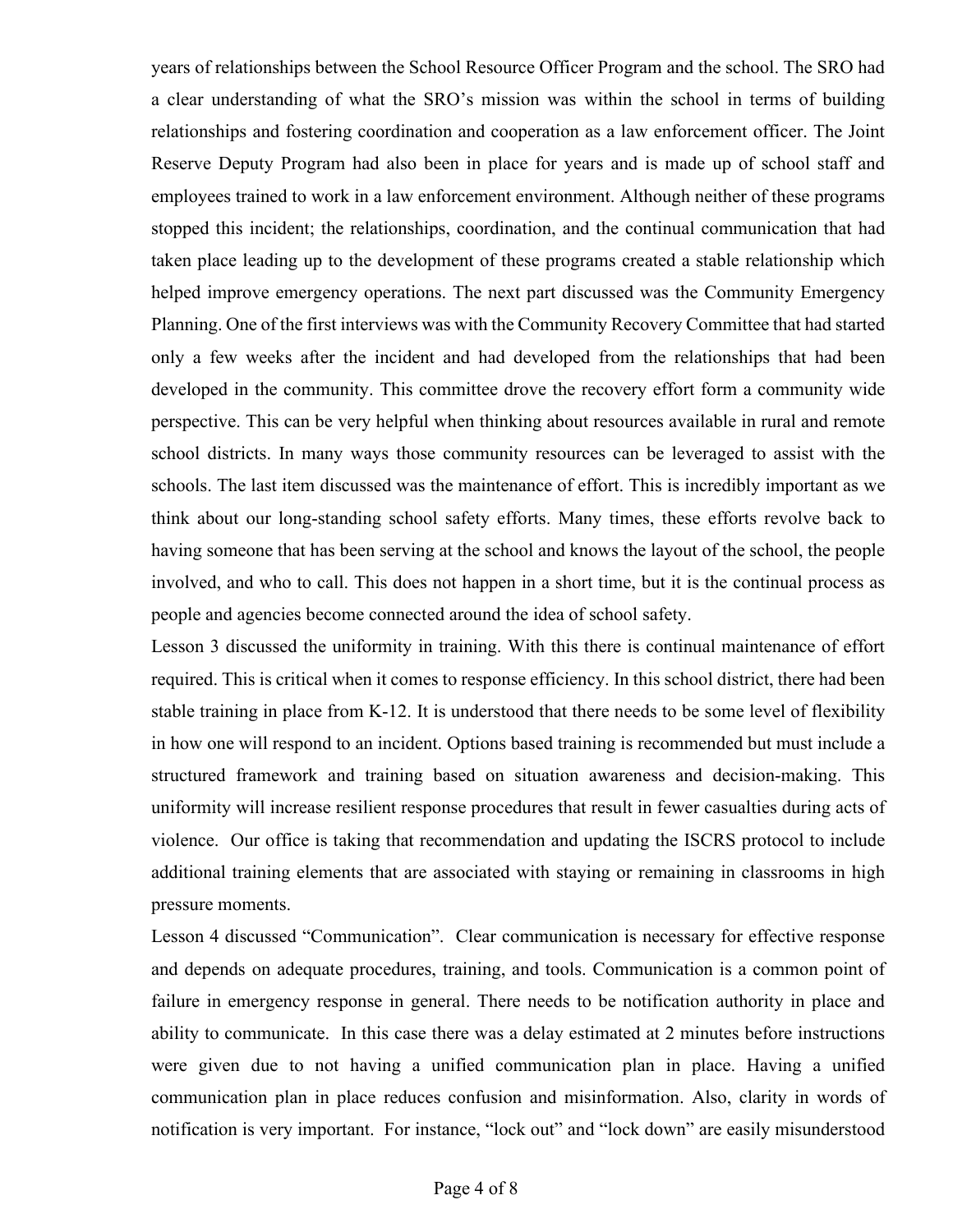in a high-pressure situation. One of the other elements observed is that as facility use profile changes, communications need to be reviewed and revised. In this circumstance some middle school buildings were transferred to high school buildings, but the PA System had not been updated to the high school's system. Therefore, they were not being relayed the proper information.

Lesson 5 discussed "Reunification Plans." This is much more difficult in preparing and executing than previously thought. Reunification plans consist of plans to reunite students with parents/guardians and document the transfer. It was quickly found in an incident like this the school involved cannot take on that process. The functional capacity of staff involved in an incident must be considered during planning. In this incident, due to planning that was in place and had clearly detailed the reunification process they were able to use a different resource. The district office quickly pivoted and was able to take over due to preplanning. It is a very important mission objective that will be added to the boiler plate plan for reunification. Another important element in planning is that a system of student accountability is critical so student records for the day need to be accurate.

Lesson 6 discussed "Mental Health Needs." It is not the responsibility of the school to be mental health care provides, but they play a very import role. The need for mental health support following traumatic events can easily exceed the mental health capacity of a local school, district, or community. Additionally, the infrequency of high-impact events can compound the lack of resources with a lack of experience for those individuals tasked with beginning the recovery process. A structured framework for crisis mental health support is a priority recommendation. Community coordination of service is vitally important in planning. Support following an incident can be high but can also be very overwhelming for school districts, so this needs to be considered in the planning process. It is recommended that community, regional and state partnerships need to be in place to lighten the load for individual districts. There needs to be a plan on how to manage volunteers and incoming donations by designating somebody specifically tasked with volunteer and donation management. This is in our ICRS planning documents but needs to be elevated in discussion of school's operation plans. In this case the community played a large role in assisting. The school did not have the capacity to vet mental health providers, nor did they have the ability to onboard students. The County Victims Witness Coordinator from the Prosecutors Office, and Region 7 Children's Mental Health provided critical assistance in getting victims into the right pathway for treatment. This an area our office needs to improve in coordinating support.

Lesson 6 discussed "Maintenance of Physical Site." This was an area of unexpected complexity. Physical site maintenance and logistical consideration after an act of school violence requires thoughtful planning to reduce trauma. One thing to be considered is all damage to the school that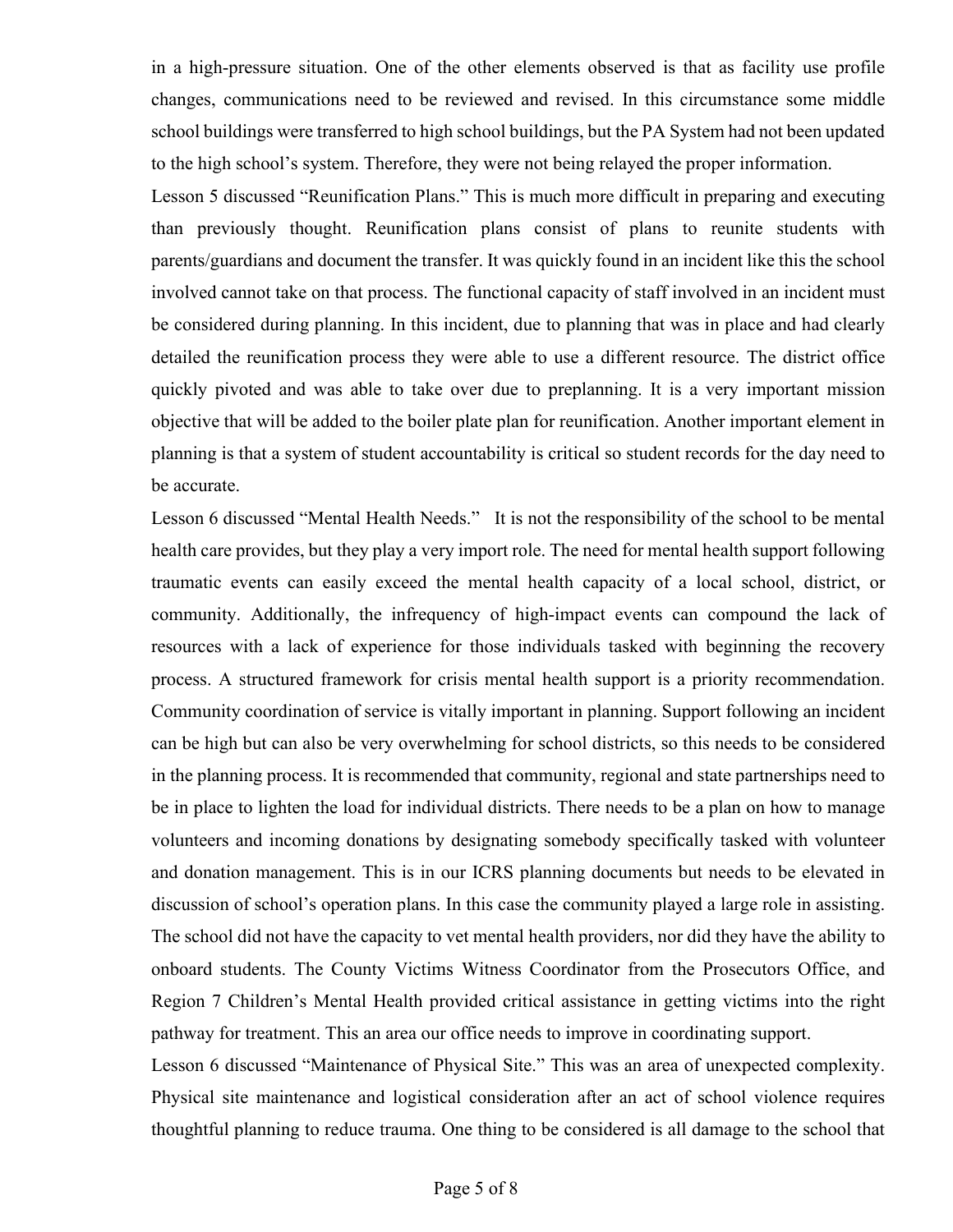could be associated with the act needs to be repaired, and who will repair it. It is recommended that an outside third party will come in and complete the repairs. This will be incorporated into our emergency operation plan template. Planning must also include a post-incident access to gather personal effects. Another element to include is reopening of the school requires due consideration of logistics and in some cases appropriate separation of duties needs to be in place.

This concluded Program Manger Mungers report, and the meeting was turned back over to Chair Horman. At this time Chair Horman reiterated that this report can only cover curtain aspects of this investigation related to the response and not the criminal investigation portion and opened questions and comments to the board. Board Member Cochran asked for conformation that the After-Action Report could be shared with the superintendents in his region. Program Manager confirmed "yes" that that is the intent with the document to assist other school districts to improve resiliency in capacity or help them change tactics and standards. Chairman Horman than asked if there was a plan to distribute the report to schools. Board Member Dr. Myer who represents School Superintendents suggested that she be able to distribute the report at their next weekly meeting to all the superintendent presidents of all regions in the state. Once that is complete the superintendent presidents can distribute the report to all the superintendents at their next regional meeting. Chairman Homan confirmed with Program Manager to proceed with forwarding the information. It was also recommended that analyst be avaible to attend those regional meetings when the report is presented and to be avaible to assist superintendents. Board Member Dr. Myer took the opportunity to praise the staff for their hard work and expressed how helpful this report will be to schools as they are in the planning process. Board Member Richy thanked the staff for all the effort in putting the report together. He then asked when the last time was the school had gone through an active shooter exercise because this may have brought light to communication issues. Project Manager did not have an exact date, but said it was within recent memory of those interviewed. They had a full lock down practice in conjunction with local law enforcement and that was their normal practice to work through that practice. Board Member Richy stated that it is important that all schools review any internal changes as they update their plans. He also stated that the Bureau of Homeland Security has a donations management person as well as a volunteer and faith-based coordinator and if any assistance is needed to please reach out. When it comes to crisis counseling their agency can also assist with mobilizing Health and Welfare. Chairman Homan then brought up the issue of trying to get a Health and Welfare Member Ad Hoc added to the board. After listening and reading the report she suggested the possibility of creating an Ad Hoc Sub Committee of this board specifically related to children mental health in crisis situations. We have learned from this incident and are able to create framework around available resources in crisis situations. At this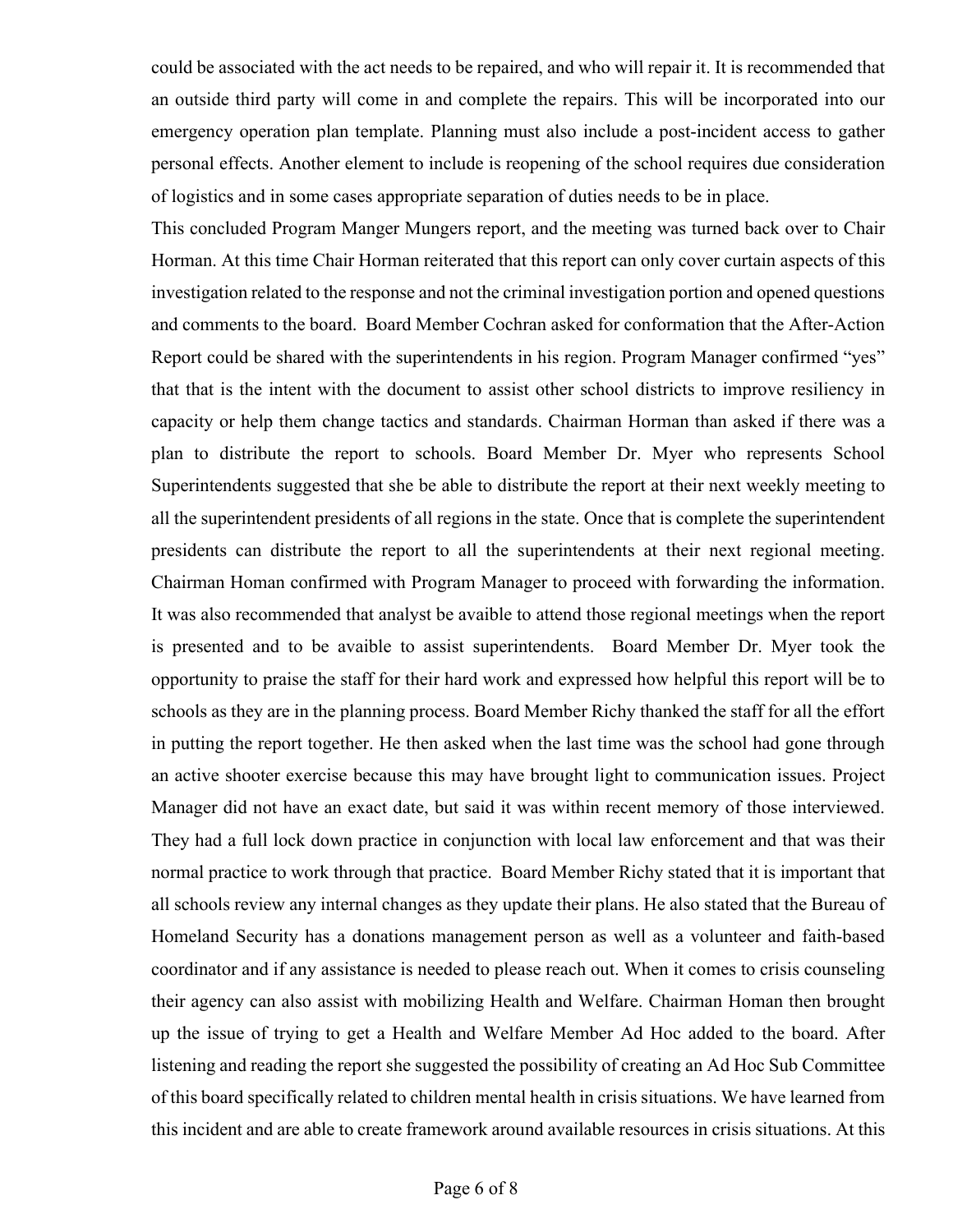time, she asked Program Manger Munger's thoughts. He stated that this was a great the idea. One of the lessons learned was that there are a lot of people that work in that space, but in many instances, schools don't know what is available to them and don't know the appropriate onboarding location. There needs to be a common operating framework for mental health crisis planning. Vice Chair Freeman stated that the Idaho State Board of Education could put that in place, and he did not believe that would need any formal action. He then asked what the composition of the committee should be besides Health and Welfare. Chair Horman stated to acquire that information from Program Manager Munger, Board Member Richy, and Brad Lambsen of Region 7 Children's Mental Health to see who would best serve on that committee. She asked if any board members had any recommendations. Board Member Dr. Myer recommended a school counselor be part of that committee because they are interacting with children daily. She could recommend an elementary or middle school counselor for this position. Chairman Horman then addressed Board Member Phillips who wanted to make a statement. She wanted to clarify the chain of communication and make sure that this report and the information gathered would be distributed to the classroom teachers. She also thanked the team, and those who had boots on the ground and gathered the information to put together such a powerful report together. Program Manager Munger stated that the best way to get the information out would be from the superintendents distributing the information.

The office will incorporate a module on crisis decision making into the ISCRS Protocol. This will be a very important tool for classroom teachers. At this time Analyst Bliesner addressed the board and stated that some reunification exercises had occurred prior to Covid 19, and the building of a document that would give Idaho districts a template to work was in the process of being made with all the information now avaible to us. Chair Horman thanked Analyst Bliesner for his work on the reunification planning document and asked if there were any additional questions or comments.

Program Manger Munger took this opportunity to thank the staff, administration, and community of Rigby for allowing the review of actions taken during this crisis. The commitment of keeping student safe was evident in ever conversation that was had. This report will help assist schools in keeping students safe. Chair Horman also thanked all those in the community for their help during such a tragedy.

#### e. Staff Update

 Program Manger Munger announced that Project Coordinator Kayla Green will be leaving September  $27<sup>th</sup>$  on vacation and her last official day at OSBE will be November  $12<sup>th</sup>$  to work for the State Controller's Office. Project Coordinator Green addressed the board and thanked them for the great opportunity she was given at ISSS and for her time working with the board. Chairman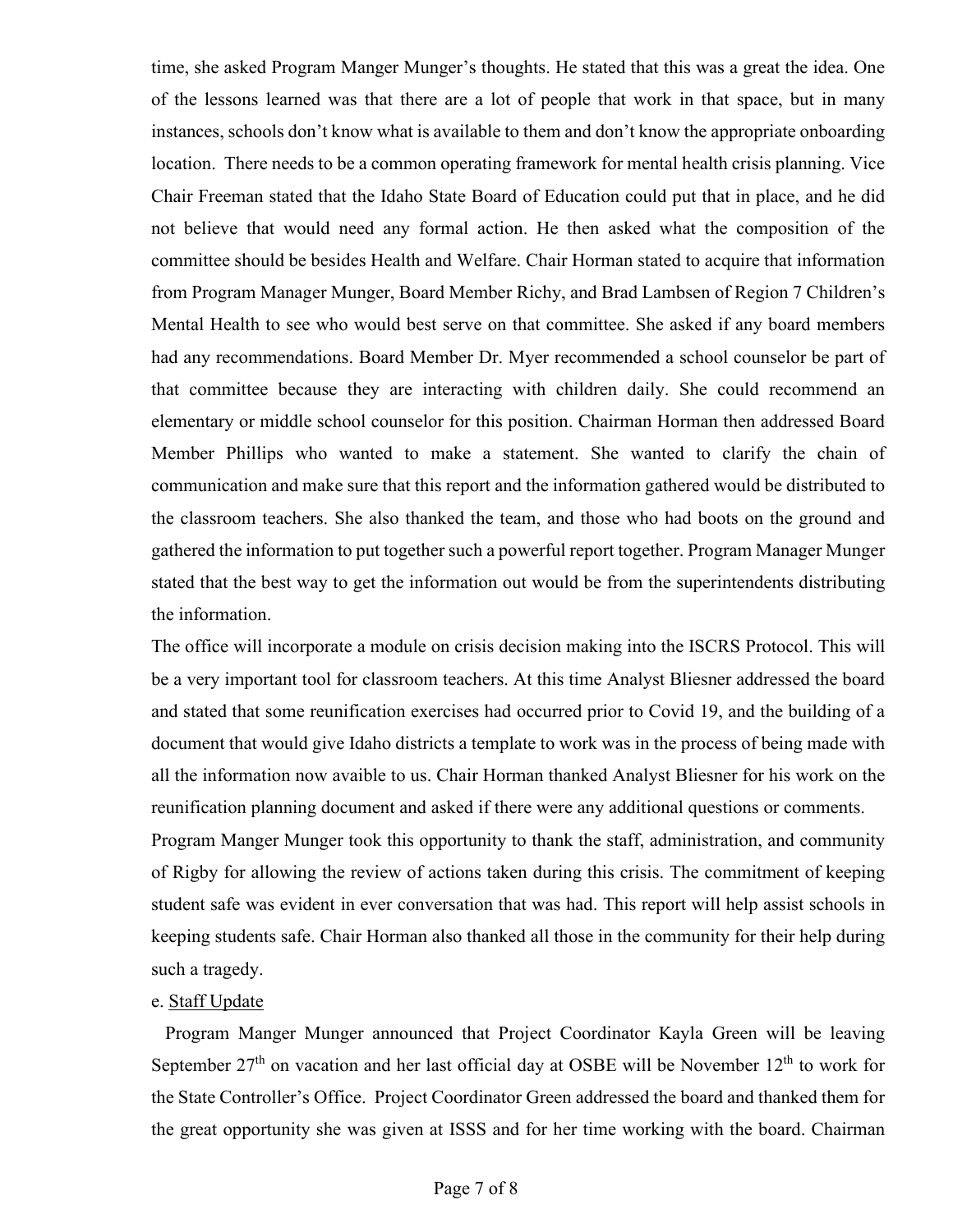Horman thanked her for her years of service and for taking on the project of starting the tipline for the schools in the sate of Idaho. Without her perseverance there would not be a tipline today. The report today showed the importance in having a tipline available. Chair Horman wished her well on her future endeavor.

Program Munger introduced Shanna Lindsay, our new analyst for the Magic Valley. She is in the process of getting her first round of assessments completed. Chairman Horman welcomed her to the team.

Program Manger announced since the office left the Department of Building and Safety, Deputy Attorney General Spencer Holm will no longer be the boards legal counsel. He introduced Deputy Attorney General for the Idaho State Board of Education, Jennifer Marcus who would now be legal council for the board. If any board members have any questions or concerns related to the board she can assist. Chairman Horman took this time to thank Deputy Attorney General Spencer Holm for his years of service to the board.

#### **The next meeting will be held Tuesday, December 7, 2021.**

*MOTION:* Vice Chair Freeman made a motion to adjourn the meeting  *SECOND:* Board Member Richy

#### **2:41 P.M. ADJOURN**

SECURITY ADVISORY BOARD

WENDY HORMAN, CHAIR MATT FREEMAN, EXECUTIVE DIRECTOR IDAHO SCHOOL SAFETY AND IDAHO STATE BOARD OF EDUCATION

DATE DATE

 $\_$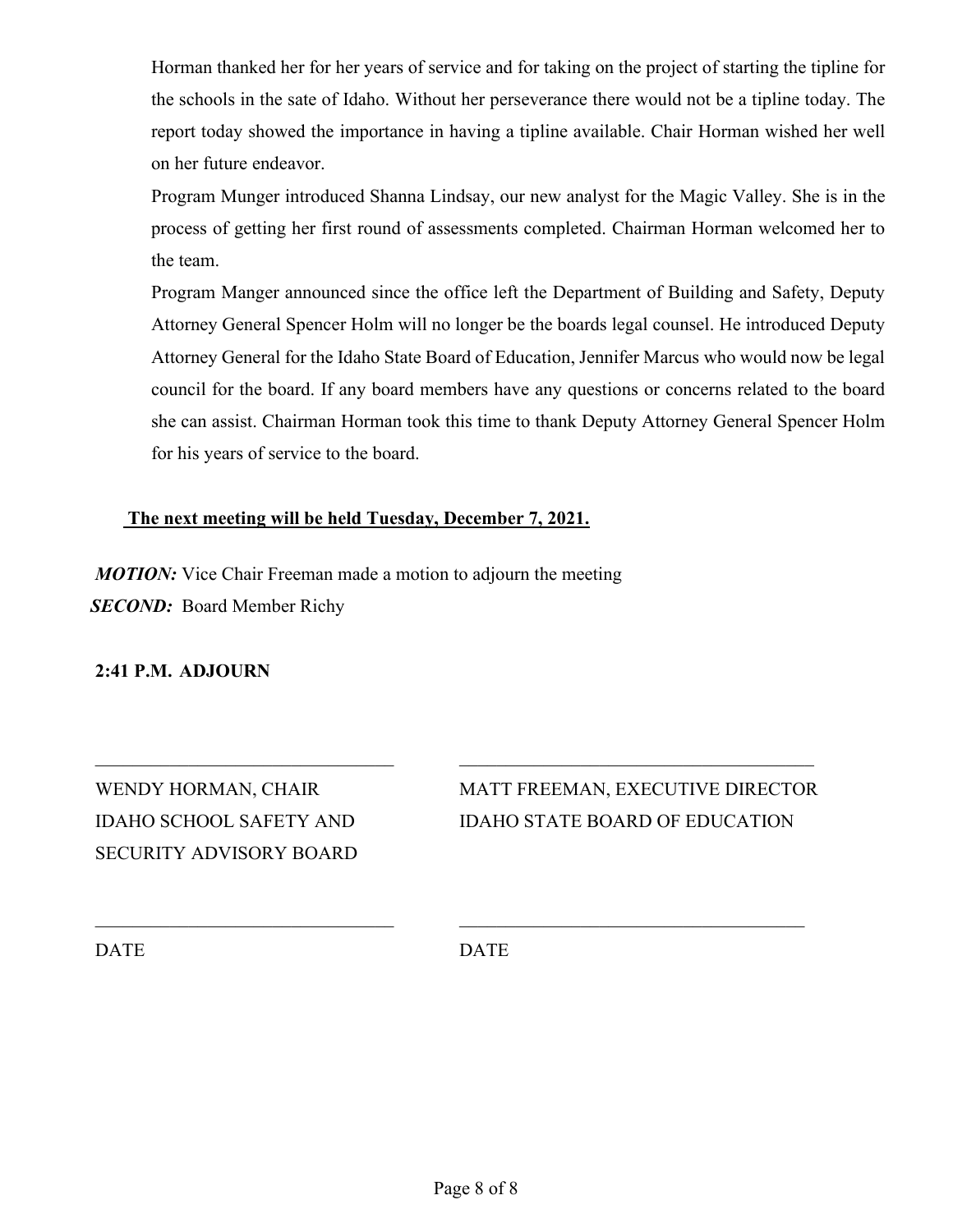| <b>Agenda Item No. 02</b>            |                                    | <b>AGENDA</b> |
|--------------------------------------|------------------------------------|---------------|
| <b>PRESENTER:</b>                    | Mike Munger, Program Manager       |               |
| <b>OBJECTIVE:</b>                    | <b>Office Manager Report</b>       |               |
| <b>ACTION:</b>                       | Informational                      |               |
| <b>BACKGROUND:</b>                   |                                    |               |
| <b>PROCEDURAL</b><br><b>HISTORY:</b> |                                    |               |
|                                      | <b>ATTACHMENTS:</b> No Attachments |               |

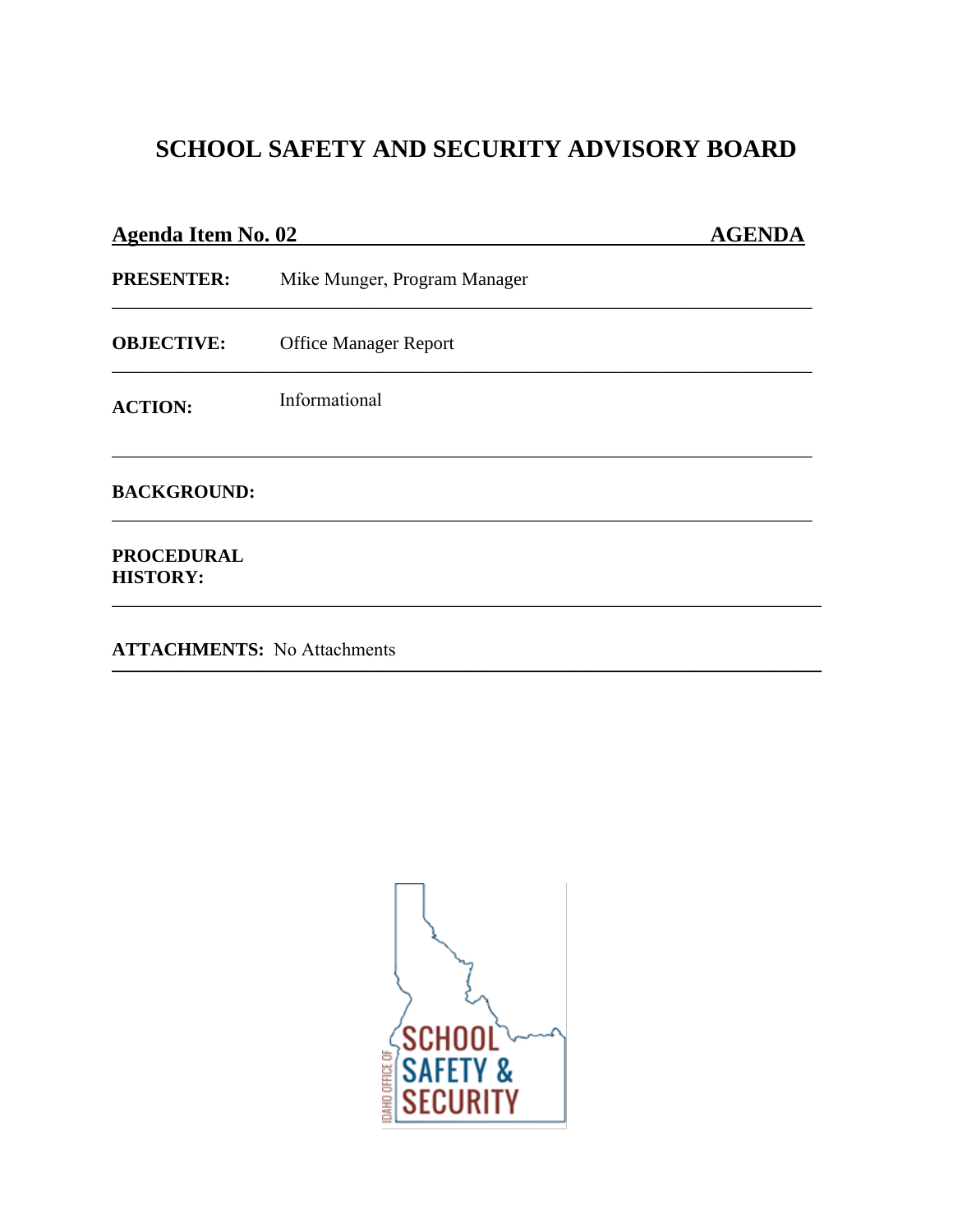| <b>Agenda Item No. 03</b>            | <b>AGENDA</b>                                                                                      |
|--------------------------------------|----------------------------------------------------------------------------------------------------|
| <b>PRESENTER:</b>                    | Tara Biddle, Administrative Assistant                                                              |
| <b>OBJECTIVE:</b>                    | Review Approve Quarterly Board Meetings and Tentative Dates                                        |
| <b>ACTION:</b>                       | Request Approval                                                                                   |
| <b>BACKGROUND:</b>                   | This topic is addressed at the year end Idaho Safety and Security<br><b>Advisory Board Meeting</b> |
| <b>PROCEDURAL</b><br><b>HISTORY:</b> |                                                                                                    |
| <b>ATTACHMENTS:</b>                  | No Documentation                                                                                   |

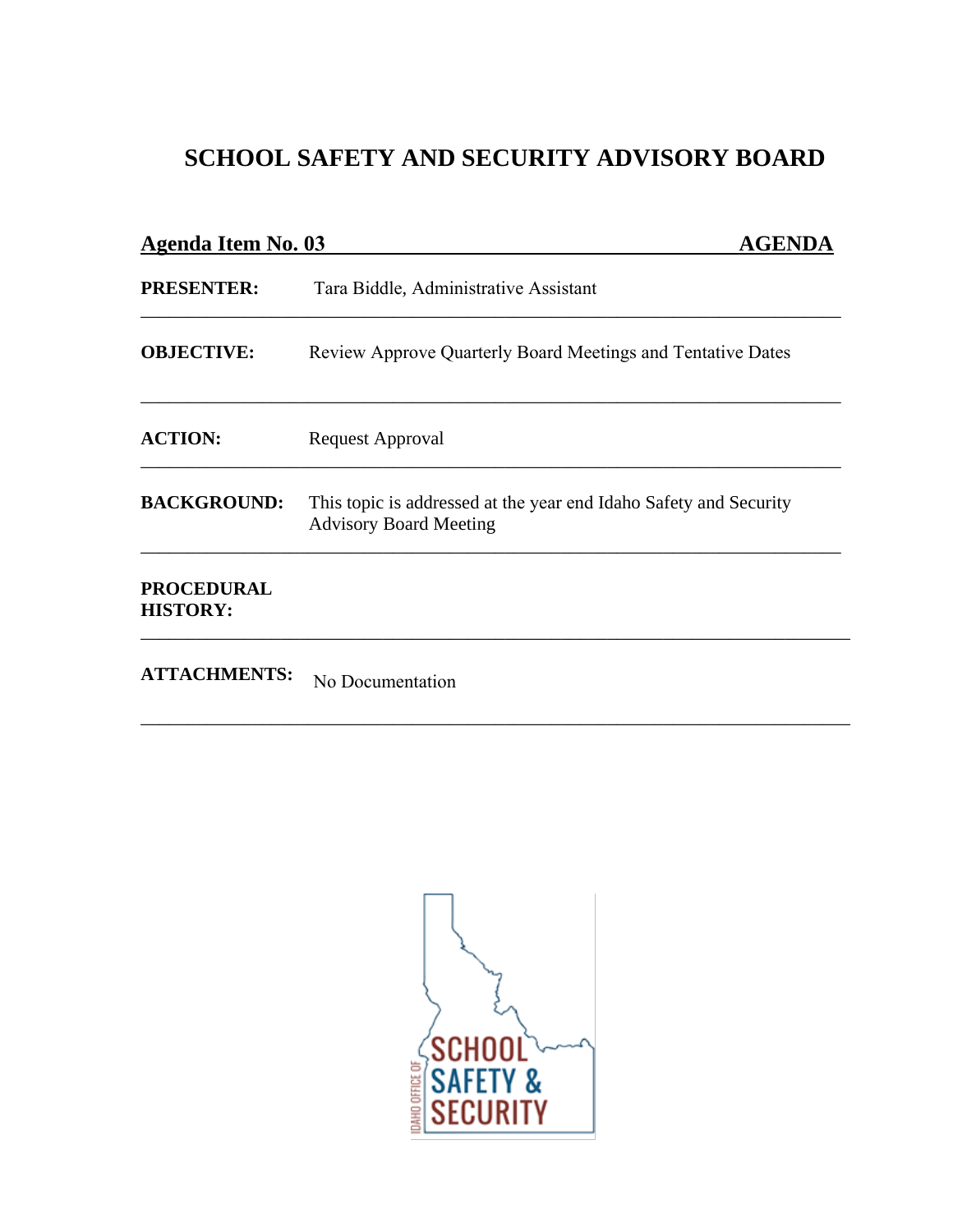| Agenda Item No. 04 |                                          | <b>AGENDA</b> |
|--------------------|------------------------------------------|---------------|
| <b>PRESENTER:</b>  | Mike Munger, Program Manager             |               |
| <b>OBJECTIVE:</b>  | Approval of 2022 Legislative Report Item |               |
| <b>ACTION:</b>     | <b>Request Approval</b>                  |               |
|                    |                                          |               |

**BACKGROUND:** This topic is addressed at the December Security Advisory Board Meeting scheduled Idaho School Safety & Security

\_\_\_\_\_\_\_\_\_\_\_\_\_\_\_\_\_\_\_\_\_\_\_\_\_\_\_\_\_\_\_\_\_\_\_\_\_\_\_\_\_\_\_\_\_\_\_\_\_\_\_\_\_\_\_\_\_\_\_\_\_\_\_\_\_\_\_\_\_\_\_\_\_\_\_

\_\_\_\_\_\_\_\_\_\_\_\_\_\_\_\_\_\_\_\_\_\_\_\_\_\_\_\_\_\_\_\_\_\_\_\_\_\_\_\_\_\_\_\_\_\_\_\_\_\_\_\_\_\_\_\_\_\_\_\_\_\_\_\_\_\_\_\_\_\_\_\_\_\_\_\_

\_\_\_\_\_\_\_\_\_\_\_\_\_\_\_\_\_\_\_\_\_\_\_\_\_\_\_\_\_\_\_\_\_\_\_\_\_\_\_\_\_\_\_\_\_\_\_\_\_\_\_\_\_\_\_\_\_\_\_\_\_\_\_\_\_\_\_\_\_\_\_\_\_\_\_\_

#### **PROCEDURAL HISTORY:**

**ATTACHMENTS:** Draft 2022 Legislative Report

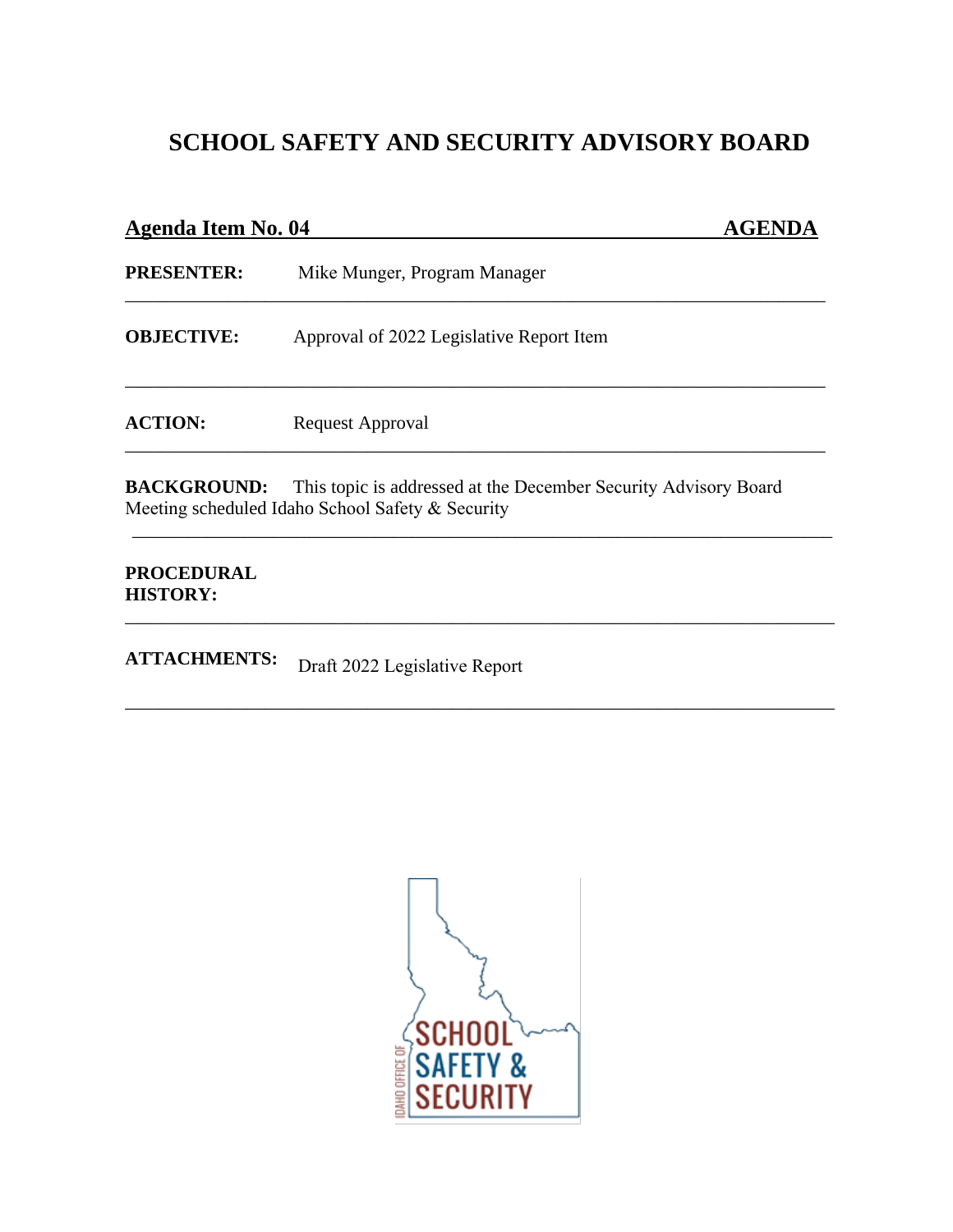# **Draft**

# **Legislative Report 2022**

sci SECURIT



## **Idaho Standard Command Responses For Schools**



A Standardized Approach To School Safety For All Idaho Schools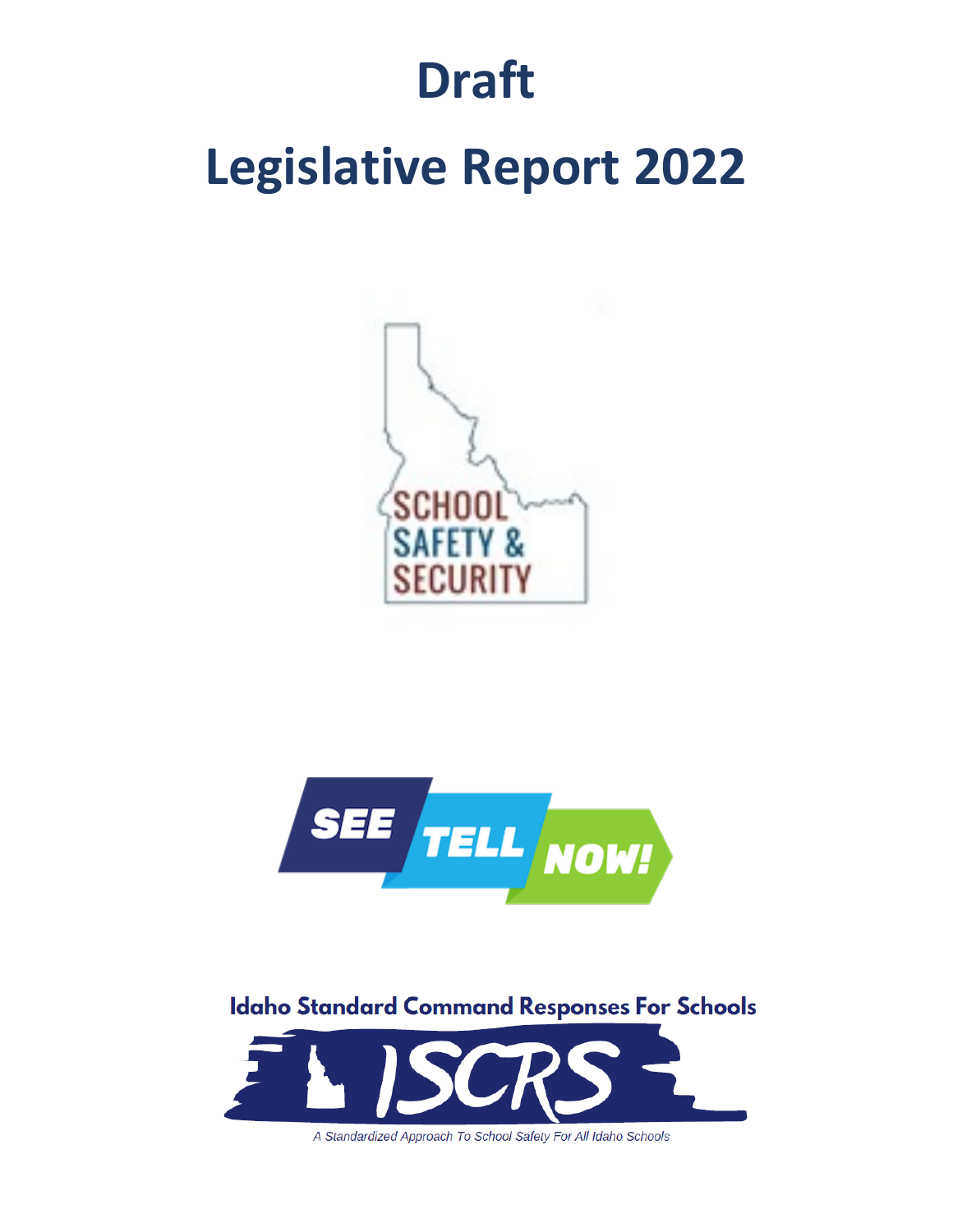## **TABLE OF CONTENTS**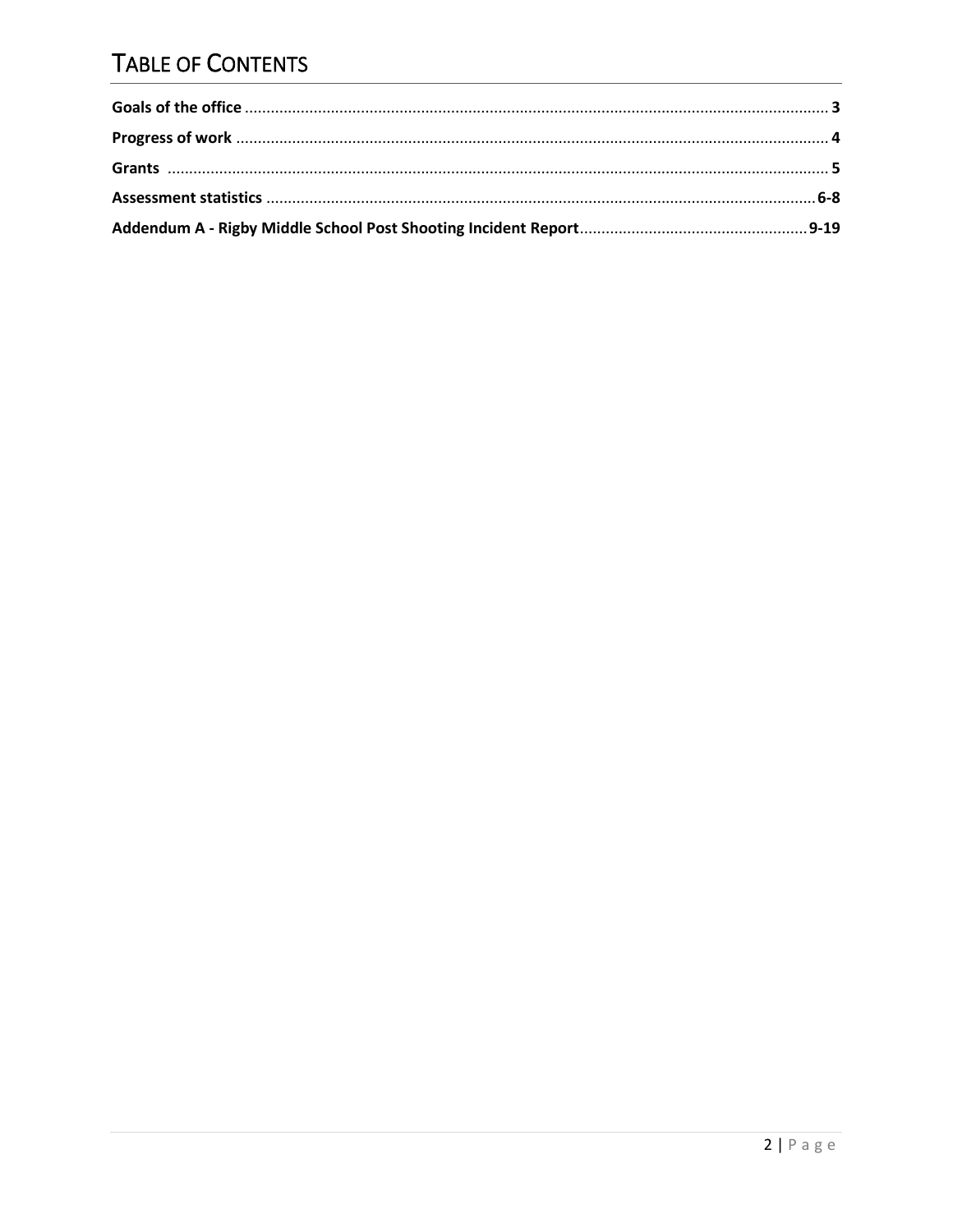**Goal 1:** Develop and employ a comprehensive process and instrument for triennial school assessments and reports. [33-5902] (4)(5)(8)

**Goal 2:** Maintain accurate information on school locations and conditions, tracking facility additions and changes. [33-5902] (1)(2)(3)

**Goal 3:** Identify and implement multiple modes of support for the improvement of safety and security within schools.  $\begin{bmatrix} 33-5902 \end{bmatrix} (1)(2)(3)(6)(7)$ 

**Goal 4:** Identify and establish connection with the agencies, institutions and organizations that serve schools, school personnel, or provide some type of service useful for promoting safety and security within the school environment. [33-5902] (1)(3)

**Goal 5:** Identify incidents, conditions and trends that threaten schools. Research and develop effective practices and training. Research and evaluate the efficacy of technological security solutions, advising school on possible implementation. [33-5902] (1)(2)(3)(6)(7)(8)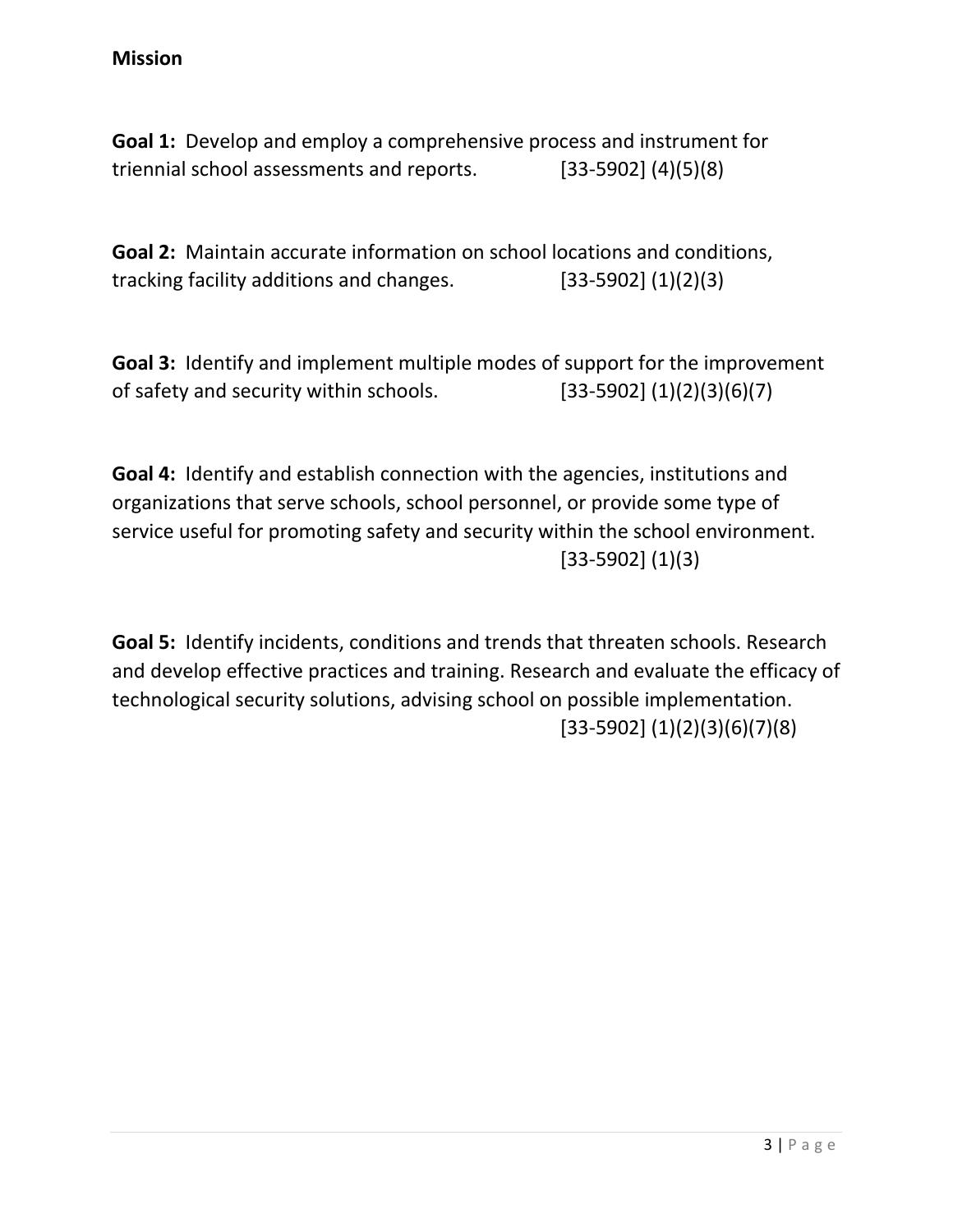#### **PROGRESS**

| Number of school campuses that have been completed in round 2:                             | 190<br>$(g$ oal 1,2,3) |  |
|--------------------------------------------------------------------------------------------|------------------------|--|
| Number of school campuses that have been completed last school year 20-21:                 | 138<br>(goal 1,2,3)    |  |
| Current campuses in state: 733                                                             |                        |  |
| Hours of training and consulting                                                           |                        |  |
| 2000 hours for 2020                                                                        |                        |  |
| <b>Pandemic Planning</b><br>$\circ$                                                        |                        |  |
| Major Incident Review<br>$\circ$                                                           |                        |  |
| <b>Reunification Plan Development</b><br>$\circ$                                           |                        |  |
| SRO Support Plan Development<br>$\circ$                                                    |                        |  |
| Idaho Standard Command Responses for Schools (ISCRS)<br>$\circ$                            |                        |  |
| <b>Effective Supervision Practices</b><br>$\circ$                                          |                        |  |
| <b>Behavioral Threat Assessment</b><br>$\circ$                                             |                        |  |
| Title IX Support<br>$\circ$                                                                |                        |  |
| <b>Emergency Operations Planning Support</b><br>$\circ$                                    |                        |  |
| Radio Communications Plan Development<br>$\circ$                                           |                        |  |
| COVID-19 Reopening Planning & Support<br>$\circ$                                           |                        |  |
| Updated Vulnerability Assessment to current law and research                               | (goal 1,3,5)           |  |
| Updated Vulnerability Assessment methods to allow for better data aggregation (goal 1,3,5) |                        |  |
| Major Incident Review- Rigby Middle School Shooting Lessons Learned (Addendum A)           |                        |  |
|                                                                                            | (goal 3,4,5)           |  |
|                                                                                            |                        |  |

#### **SPECIAL PROJECTS** (goals 3,4,5)

- Program operations moved from IDOPL to the State Board of Education
- Expansion of statewide tip line: 116 schools are now enrolled



• COVID-19 Reopening Plans and Support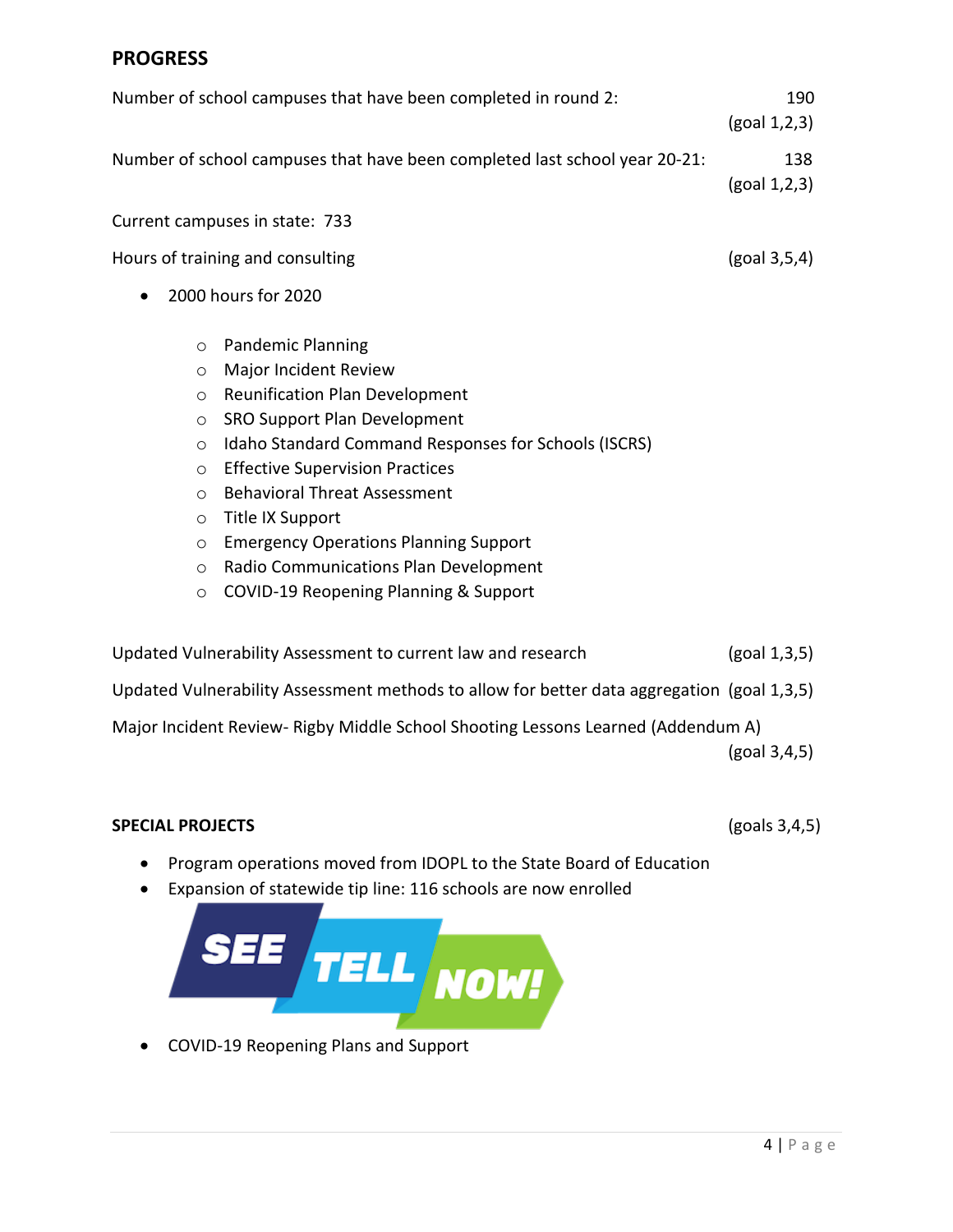#### **GRANTS**

US Department of Justice, Bureau of Justice Assistance: Stop School Violence Grants

- Grant #2018-YS-BX-0059 Statewide tip line system (See, Tell, Now!)
	- o \$ 195,465.00, 10/01/2018 09/30/21
- Grant #2018-YS-BX-0222, State of Idaho Threat Assessment Model for Schools
	- $\circ$  \$ 344,970.00, 10/01/2018 09/30/22
- Grant #2019-YS-BX-0086 Enhancing Idaho State School Safety Center
	- $\circ$  \$ 445,000.00, 10/01/2019 09/30/22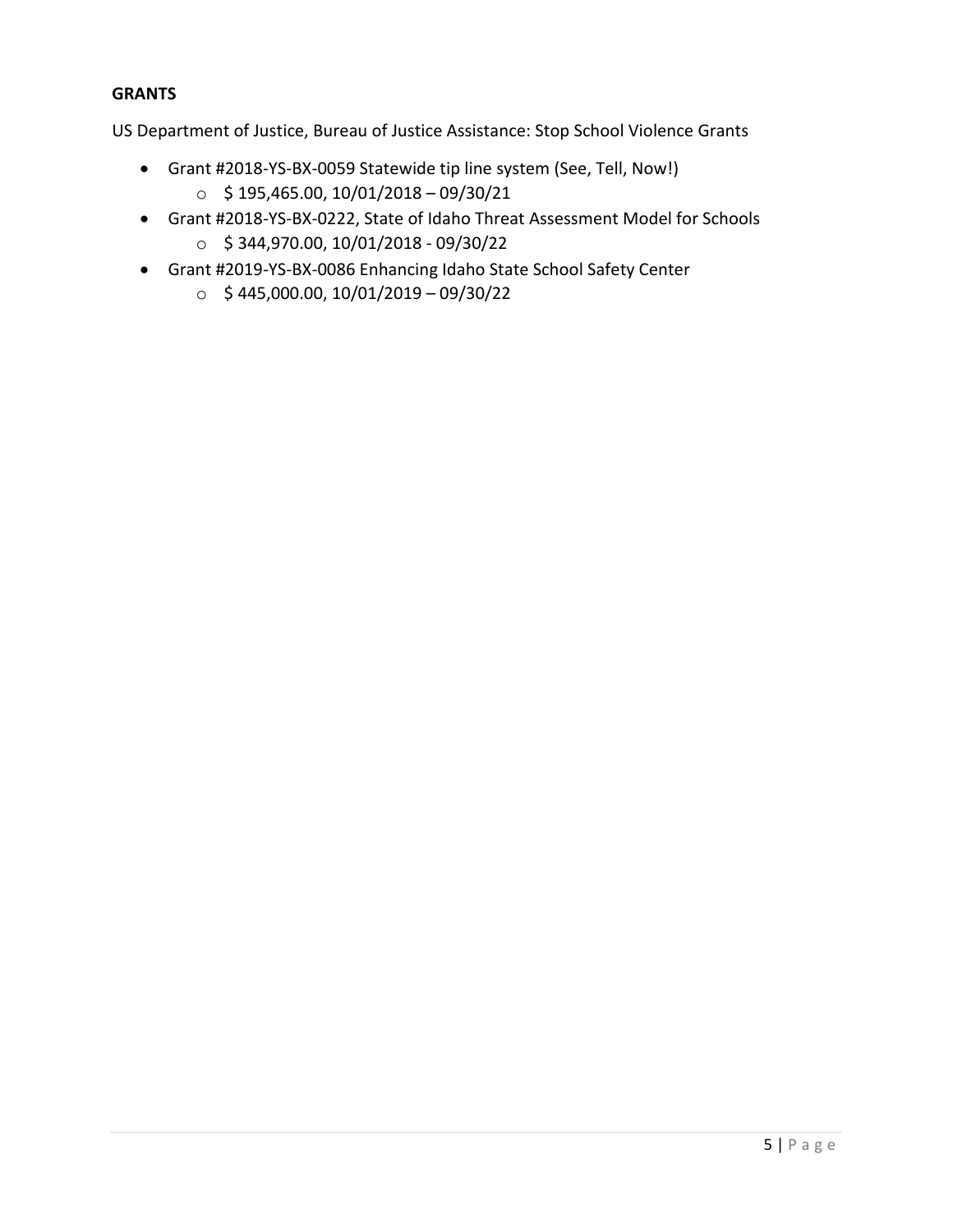#### **ASSESSMENT STATISTICS\***

Customarily this portion of the report is intended to provide statewide aggregated statistical information to help inform policymaker and lawmaker prioritization relating to the current observations of K-12 student safety and security throughout the State of Idaho.

142 assessments were completed during the abbreviated 2020/2021 school year and all assessment documentation was delivered to local school boards and administrators. While the data is accurate snapshots of analyst observations at the time of the assessment.

However, aggregated data for this school year contains an exceptionally high degree of variance and an exceptionally low degree of confidence in representing the actual state of student safety throughout the state. While the date is accurate, it is not meaningful due to the following considerations:

- 1. Low Sample Size- The abbreviated school year curtailed the ability of the analysts to travel to and assess schools within their regional assignments. In the best of years, the annual snapshot only represents 1/3 of schools and the statewide profile must be interpolated from the data. This year's small sample size makes the expansion of assumptions particularly misleading.
- 2. High Degree of Variance Between Schools- The unevenness of disease risk geographically combined with the high degree of local autonomy for education governance created a situation where there was an exceptionally high degree of variance in school operations between districts. The averaging that occurs when aggregating data on a statewide level when there is a high degree of local variance presents a skewed image of statewide student safety.
- 3. High Degree of Variance Over Time- The evolution of school operations throughout the school year proved to be especially damaging to statistical comparison this year. A single school may have moved from normal operations in the fall of 2020, fully remote learning in the spring of 2021 and then several modified/hybrid iterations near the close of the school year. Since Analysts are only present for a single day, the observations, while accurate, may not be representative and useful for long term planning.
- 4. Rapid Change in Risk Prioritization- The pandemic also represented a significant shift and oscillation in risk tolerance and prioritization. Schools largely (but temporarily) prioritized infection control measures over more "standard" vulnerability considerations. For example, evacuation drills were deprioritized in favor of physical distancing considerations or BTAM training was cancelled in favor of extra time to reconfigure classrooms for hybrid instruction.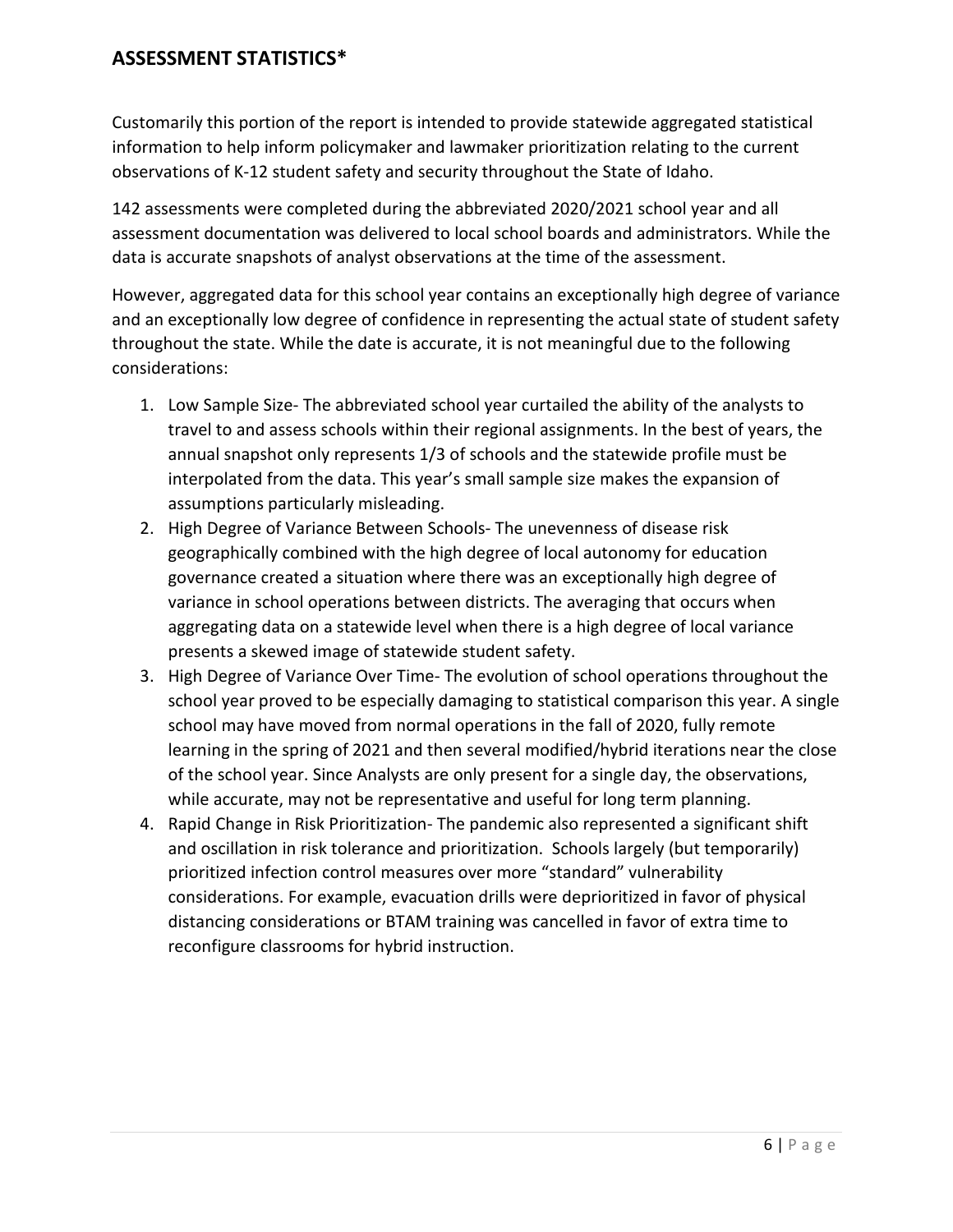#### **Idaho School Safety & Security Program**

The following is a systematic process that directs a school toward effectiveness in safety planning and implementation through:

- 1) establishing a multidisciplinary safety team.
- 2) creating a comprehensive safety plan based on the IOS3 multi-hazard vulnerability assessment.
- 3) aligning resources and efforts with the comprehensive safety plan.
- 4) monitoring progress toward the comprehensive safety plan objectives.

### **Domains within ISSP Vulnerability Assessment**

#### **Student Supervision:**

Schools shall demonstrate appropriate student supervision across the campus, throughout the day, and at all school activities.

#### **Operations:**

Schools shall demonstrate safe daily operational procedures and practices.

#### **Facility:**

Schools shall demonstrate physical measures that maximize facility safety.

#### **Security:**

Schools shall demonstrate security measures that control space to prevent intrusion or victimization.

#### **Policy/Training:**

Schools shall demonstrate effectiveness by creating and reviewing polices that establish protocols, practices, and define training for a safe school environment. Training programs shall be aligned with safe school policies.

#### **Community:**

Schools shall demonstrate cooperative planning for prevention and mitigation of, response to, and recovery from all hazards effecting schools.

#### **Climate/Culture:**

Schools shall demonstrate an understanding of the relationship between safe school environments and a positive climate and culture.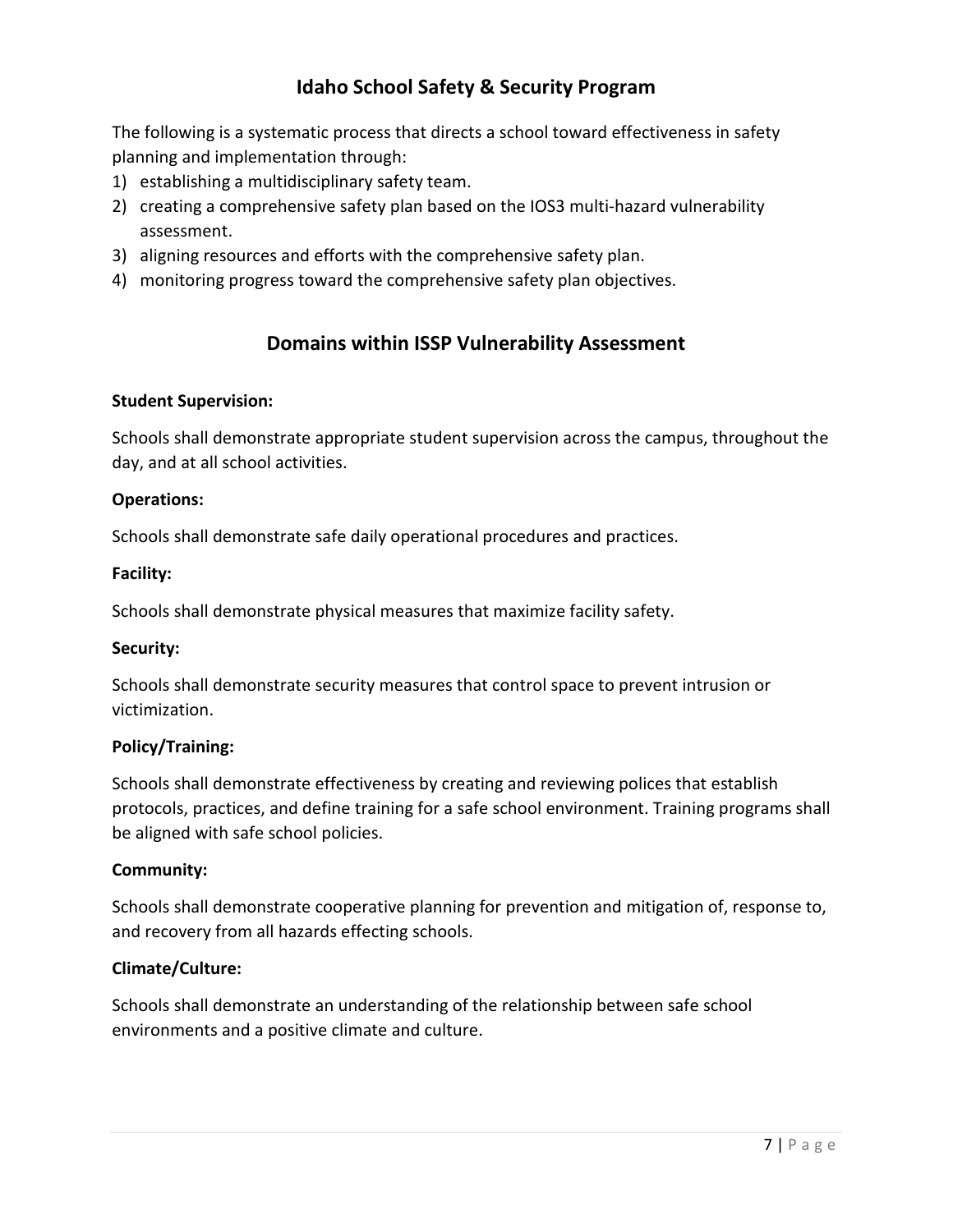#### **Elements within Domains**

#### **Student Supervision:**

- General supervision
- Specific supervision
- Indoor supervision
- Outdoor supervision

#### **Operations:**

- Visitor management
- Access control
- Communication
- Safety practices

#### **Facility:**

- Communication equipment
- Building usage and capacity
- High risk areas
- Maintenance
- Parking
- Safety Equipment
- Signage

#### **Security:**

- Outer perimeter
- Exterior Areas
- Internal Spaces
- Secure spaces
- Surveillance

#### **Policy/Training:**

- Discipline processes
- General safety policies
- Staff training
- Planning
- Specialized staff training
- Emergency Operations Plan (EOP)

#### **Climate/Culture:**

- Behavior support resources
- Mental health support resources
- Physical health support resources
- Community involvement
- Student engagement
- Social Skills programs

#### **Community:**

- Community resources
- Emergency management
- **Medical**
- Fire suppression
- Law Enforcement
- School Resource Officer
- Written Agreements (MOU)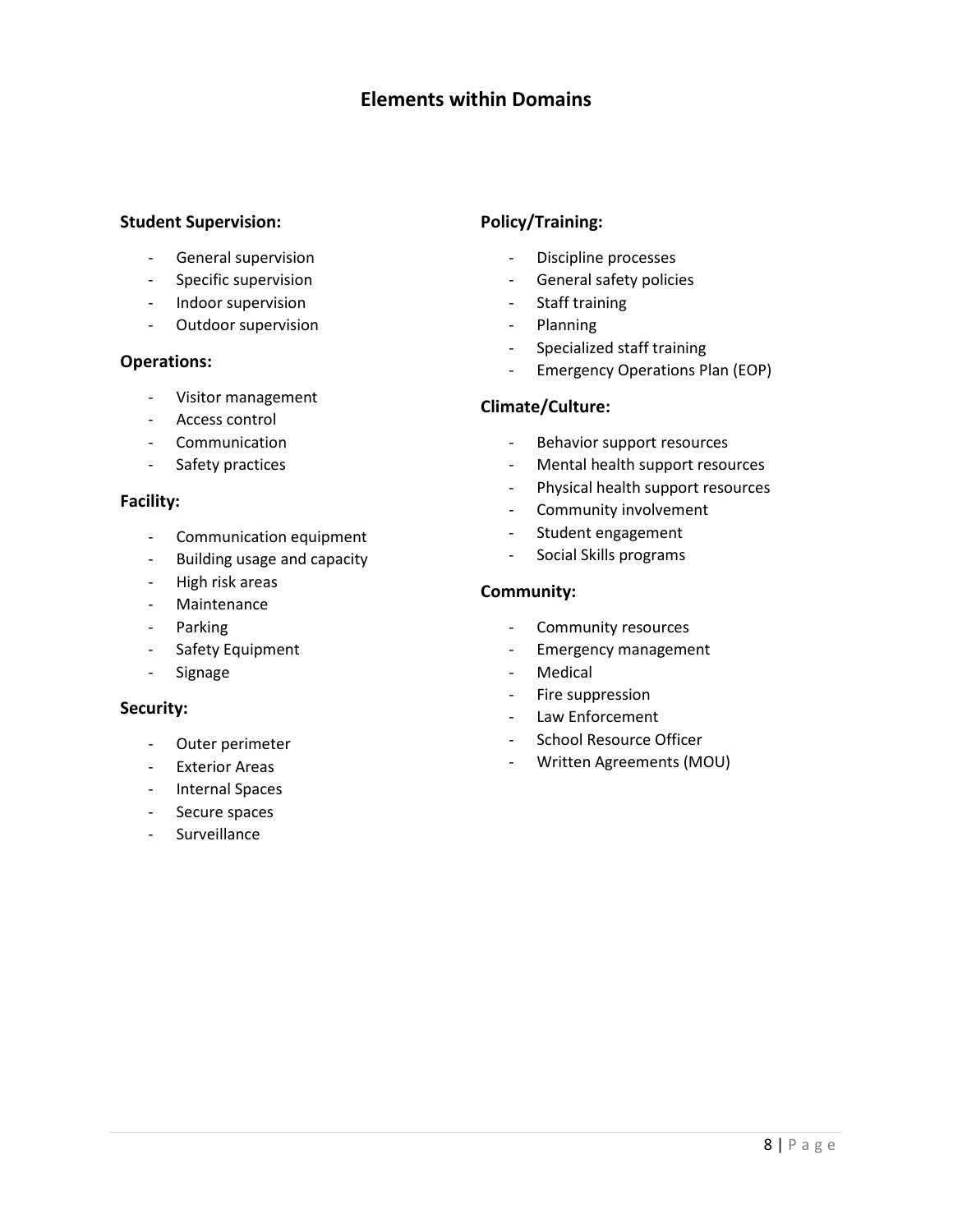## Rigby Middle School Shooting Post-Incident Review Report

## 1 SCOPE AND FOCUS

This document is not intended to create a coherent fact picture, determine causality, or assign blame. The sole intent of the document is to capture lessons learned and make recommendations for safety and security resources in keeping with the statutory mandate of the Idaho School Safety and Security program (ISSS) (ID 33-5906).

Due to the narrow scope of the task and the ongoing juvenile criminal investigation, criminal investigative records were not obtained by the interviewers, nor were requests made for educational records held in the possession of the school. Ultimately these records may become available, however the information contained therein was not available to the ISSS program at the time of the interviews and may confirm, refute, or alter the assertions contained within this document.

## 2 METHODOLOGY

One Analyst from the Idaho School Safety and Security program responded to the site of Rigby Middle School within a few hours of the events of the shooting on May 6. Additional Staff arrived the evening of May 6 following the conclusion of response actions for the first operational period. Staff assisted with the recovery planning on May 7-10 as well as the execution of the recovery efforts on site from May 1014. Additional intermittent coordination and support was also provided through the end of the school year.

Following the close of the school year, the office manager, and an analyst unaffiliated with the response efforts undertook a series of interviews with key staff and community responders focused on capturing lessons learned. These interviews took place June 1-4 and with a follow-up series on August 9-10.

The format of the interviews varied by location and by interviewee, but broadly the interviews were informal, and dialog was encouraged with a continual framing around the areas of prevention, mitigation, response, and recovery.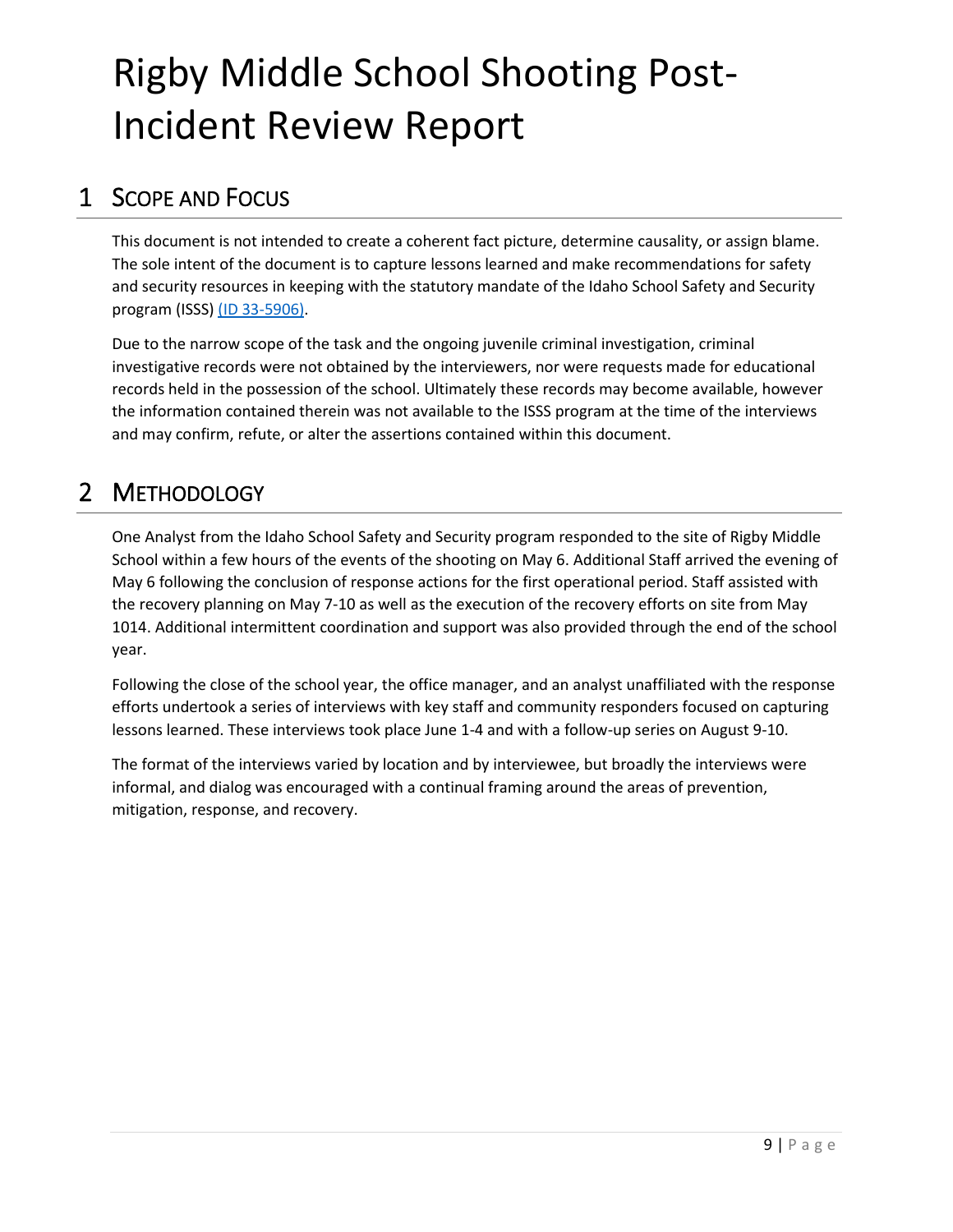The response to the Rigby Middle School attack demonstrated the effectiveness of a planned, coordinated, trained, and exercised emergency operations plan. As with any incident, there will always be lessons to be learned and as more information becomes available those lessons may grow in import or detail, but the commitment to provide a safe place for students to learn and grow remains constant.

## 4 LESSONS LEARNED

Preventing acts of targeted violence within K-12 schools requires means and methods for gathering information of concern, evaluating information of concern, and developing mitigation strategies based on the assessment of the behavior.

Rigby Middle School (RMS) staff and other adults reported that students had knowledge of concerning behaviors prior to the incident which were not reported until after the shooting. One of the accused attacker's classmates observed a drawing that depicted a gun and a school, and several students saw concerning postings on social media.

Other students also observed changes in behavior of the accused attacker, including changes in appearance, affect and social engagement. These changes coincided with the transition from elementary to middle school, so the change in behavior was not apparent to RMS staff as the accused attacker was in her first year at RMS as a 6<sup>th</sup> grade student. This information all came to light after the shooting during post-incident interviews.

Research indicates that in most cases of school violence, students are aware of concerning behaviors before school officials are, as was the case here<sup>1</sup>. A confidential tip line helps to bridge the gap between student awareness and staff awareness of safety concerns. RMS did have a tip line available at the time of the shooting, but it was not emphasized to students during the 2020-2021 school year. Consequently, the new  $6<sup>th</sup>$  grade students, which included the accused shooter's classmates, likely had little awareness of the service.

#### *Recommendation 1*

It is recommended that schools implement confidential tip lines that can be used by students and others to promptly report concerning behaviors so they can be quickly assessed and managed. For a tip line to be most effective, sustainable maintenance efforts must be undertaken to ensure that each year students are aware of the use of and importance of the tool. Effectiveness of a tip line rapidly decreases through inattention and attrition if marketing efforts are not maintained.

ISSS offers all publicly funded schools in Idaho free use of Idaho's statewide tip line: See Tell Now! Use of the tip line includes a dedicated point of contact, technical assistance, ongoing marketing and a 24/7

<sup>1</sup> Prior Knowledge of Potential School Based Violence: U.S. Department of Education and U.S. Secret Service, May 2008: https://rems.ed.gov/Docs/ED\_BystanderStudy.pdf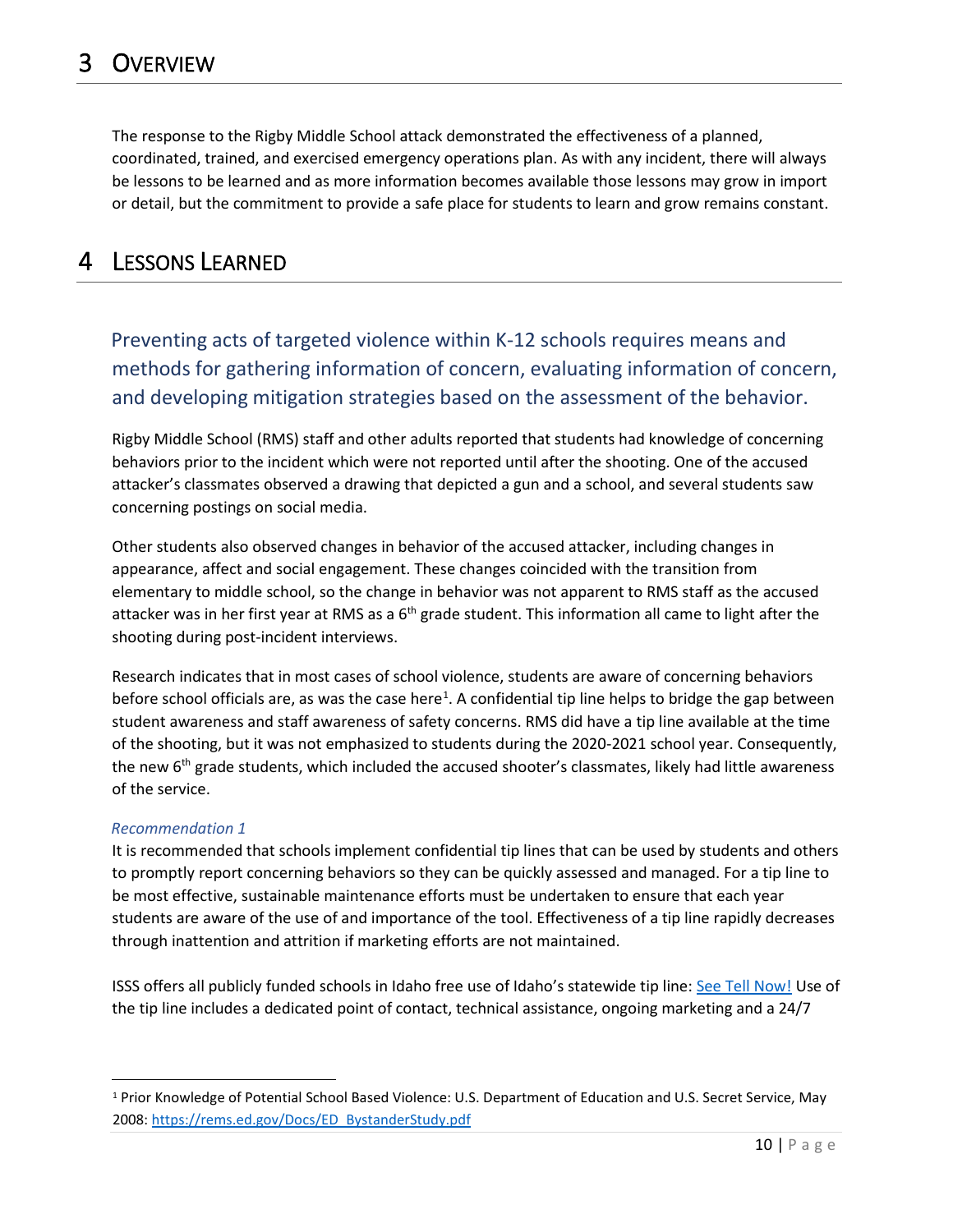hotline staffed with trained professionals to assess tips for urgency when they are received – all at no cost to schools.<sup>2</sup>

#### *Recommendation 2*

One of the important lessons learned from research on both averted and completed acts of school violence is that attackers have used social media to communicate their intentions prior to a planned attack. If this kind of information is brought forward, an attack can be prevented, as happened in several averted acts of school violence. In the case of the RMS shooting, students reportedly saw social media postings from the accused attacker that were concerning but did not report the information prior to the attack.

It is recommended that Idaho consider implementing a social media threat detection system for schools in conjunction with the Idaho State Police Fusion Center. The Ohio School Safety Center has incorporated public threat detection capacity to help schools identify threat-specific social media communication. This tool provides the State of Ohio capacity and helps to protect all schools in Ohio by alerting schools and allowing them to take appropriate action if a threat is made towards them by any person on certain social media sites.

#### *Recommendation 3*

Once information of concern is gathered, it must be evaluated through structured professional judgment to make the best recommendations to support student safety. Research indicates that the most effective method for doing so is by use of a trained multi-disciplinary threat assessment team. In this case, the school district had received training on behavioral threat assessment team development and possessed an operational framework for threat assessment, evaluation, and management. However, a threat assessment was not conducted because there were no behaviors of concern reported to staff in advance of the incident that would have warranted such an assessment. If information had been reported, the plans and procedures for assessment and management of student behavioral threats was present, practiced, and evident.

It is recommended that all schools develop the capacity to receive and evaluate behavioral threat information using evidence-based effective practices. Many resources are available to assist schools in the development of the threat assessment process and team. Team development training is available at no cost to all Idaho public schools through the ISSS program as well as through national partner organizations.

Pre-planned coordination between schools and local response agencies is critical to a smooth transition between onsite response efforts and first responders arriving on scene.

<sup>&</sup>lt;sup>2</sup> Following the incident at RMS, several tips were reported to the See, Tell, Now! statewide tip line from unrelated school districts. These tips resulted in several successful law enforcement investigations of school threats.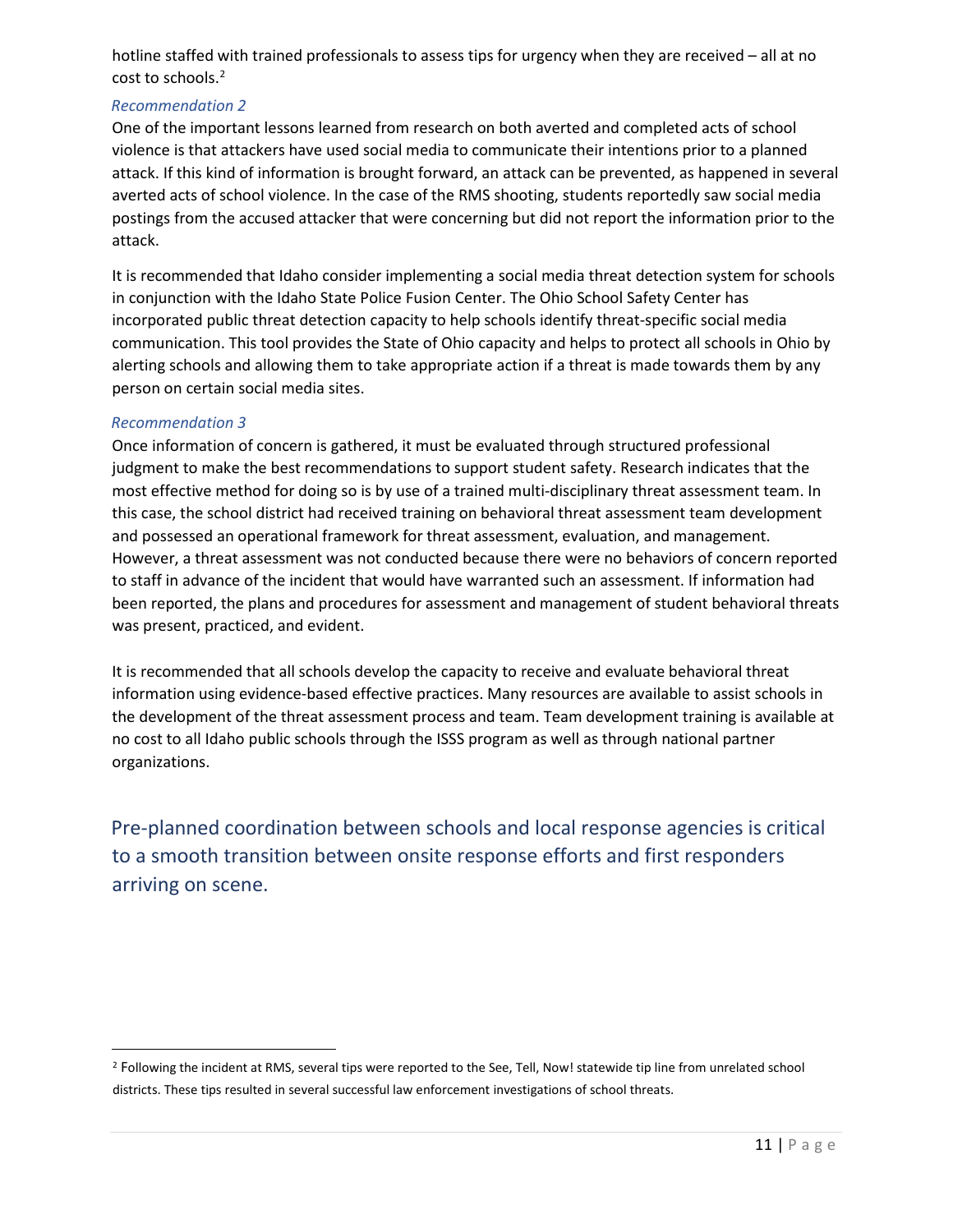The Jefferson County School District and local law enforcement have a strong and historic commitment to the School Resource Officer (SRO) program. This commitment had several collateral benefits on the day of the incident at RMS. Many of the first responding officers had previously served as SROs within the district and were familiar with district operations and school emergency plans, making it so there was a clear understanding of roles and responsibilities from the outset of the response.

SROs also provided a critical link in the development of a district-wide response framework. The program helped to train staff and develop site-specific operations plans as well as conducting an exercise program for staff and students. As a result, on the day of the incident, the response by students and staff was well-coordinated and largely built on the foundation provided by the longstanding commitment to the SRO program by both the school and local law enforcement agencies.

#### *Recommendation 4*

It is strongly recommended that all schools coordinate with local emergency responders in the development and practice of school safety plans. This coordination may take place in a community safety committee, through the development of an SRO program or through reserve deputy programs, as described below.

#### *Recommendation 5*

In addition to SROs deployed within the school district, the Jefferson County School District and Jefferson County Sheriff's Office had in place a formal reserve deputy program. This program further supported strong coordination in an emergency by cross-training designated school staff to local law enforcement agency standards. Whereas SROs are primarily law enforcement officers within the school, Joint Reserve Deputies are primarily school employees, with certified law enforcement standards and training.

This cross-training and coordinated exercises are of tremendous benefit and are conducive to an effective, coordinated response:

- Responding law enforcement immediately recognize designated reserve deputies because of the training and exercise requirements of the program.
- Designated reserve deputies are effective response assets within the schools because they receive standardized equipment and training in interagency coordination, emergency communications, legal issues, and a variety of other topics; and
- Reserve deputies meet standard weapon qualifications, are trained, tested, and are authorized to carry firearms on campus as deputized law enforcement officers.

During the RMS incident, reserve deputies were not in the immediate area of the attack but were able to respond rapidly to assist with response coordination. Several post-incident interviewees substantiated the importance of the close coordination established through the SRO and Joint Reserve Deputy program, in the response and reunification phases of the day.

It is recommended that schools and districts explore the opportunity to partner with local law enforcement though a Joint Deputy Reserve program. It is further recommended that the State of Idaho explore strategies to increase training and support for SRO partnerships.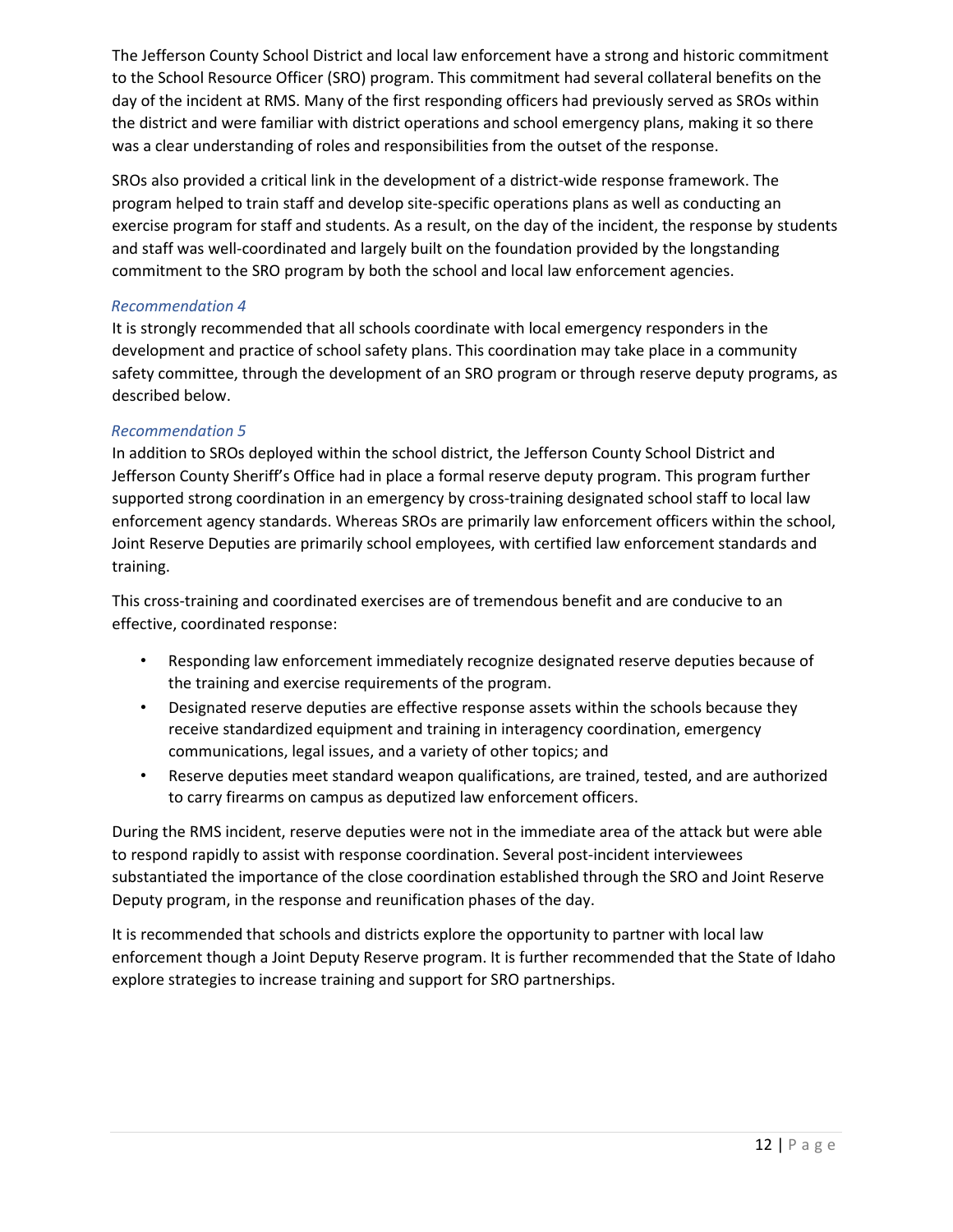## Uniformly trained and exercised emergency response procedures result in fewer casualties during acts of targeted violence.

Jefferson County School District incorporated a standardized response protocol that was uniformly adopted, trained, and exercised for many years prior to the incident. The response protocol adopted by the district preceded the development of the Idaho Standard Command Responses for Schools (ISCRS) protocol for the State of Idaho, but it incorporated many critical elements of effective response.

The response protocol adopted by the district allowed for some level of individual autonomy of response based on the immediate circumstances. Regarding lockdown or evacuation during an attack, staff were expected to make the best decision for student safety. Once lockdown procedures were initiated during the incident at RMS, students who were already outside did not reenter the building. Most classrooms were secured and students remained in place until the scene was stabilized. However, one class was evacuated from a securable classroom. Upon exiting the building, the fleeing students were fired upon by the attacker who had also moved outside.

When a district authorizes autonomous responses from staff in an emergency, it becomes critically important to provide a framework for good decision-making. A degree of flexibility is required for emergency response, but all decisions must be based on situational awareness. Research indicates that students secured behind a locked door are much safer than students in open hallways or common areas during an attack. The decision to leave a known safe space for an unknown space is not to be approached lightly or without an acknowledgement of significant personal risk to all involved.

#### *Recommendation 6*

It is recommended that schools use standardized protocols, language, training, and exercise for their emergency operations plans. All schools in Idaho have access to the Idaho Standard Command Responses for Schools, which incorporates all the elements above. Resources, videos and information about the system can be found at https://schoolsafety.dbs.idaho.gov/idaho-standardcommandresponses-for-schools/ Plan templates for each response can be obtained by contacting the ISSS program directly.

#### *Recommendation 7*

It is recommended that when staff are trained on options-based response for emergency situations training must include situational awareness and tactical decision-making.

#### *Recommendation 8*

Lockdown training and exercises within the Jefferson County School District had been in place for many years. This ongoing maintenance of effort substantially increased the effectiveness of the response during the incident at RMS. An ongoing commitment to training and exercise supports a predictable, effective response.

It is recommended that all schools develop an exercise schedule to practice and evaluate lockdown procedures at least annually in coordination with local first responders.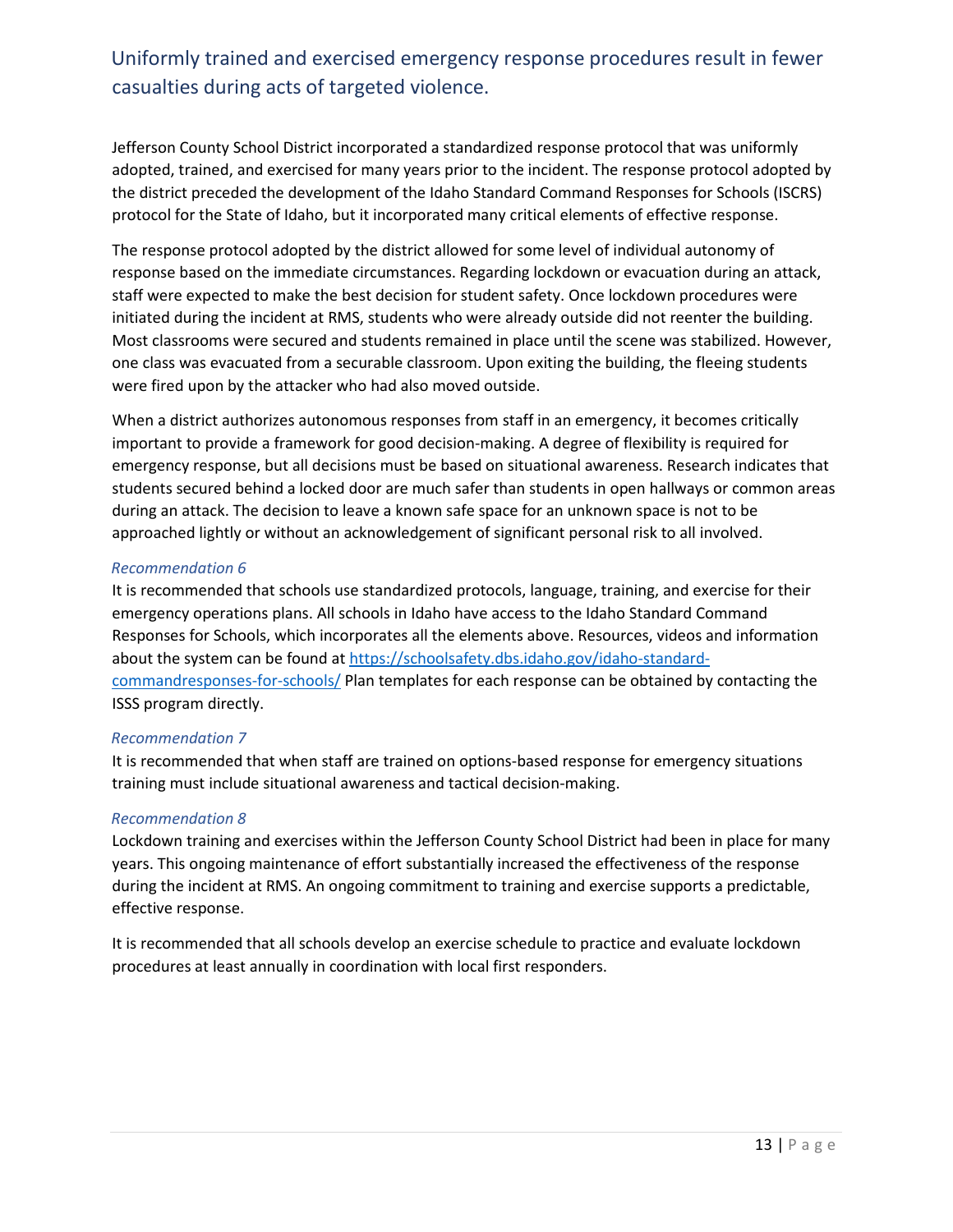## Clear communication is necessary for effective response and depends on adequate procedures, training, and tools.

The first areas to lockdown during the RMS incident were classrooms within the immediate area of the attack. Nearby staff secured their areas and attempted to contact the front office so the front office could initiate lockdown procedures, as this was the established protocol at the time. Even though the telephone system at the school had the capacity for an individual telephone to notify the entire school, it was not widely known or trained. As a result, the sitewide command to lockdown went out later than it could have had staff known and been trained on how to utilize this function on their phones.

#### *Recommendation 9*

Where applicable, it is recommended that all staff be empowered and trained to initiate emergency commands from their room phones to save critical response time.

#### *Recommendation 10*

The lockdown notification was delivered from the front office via the PA system. Interviews with staff revealed that the notification phrase was "lockdown, locks, lights, out of sight. Lockdown, locks, lights, out of sight." This phrase proved to be cumbersome to remember and to relay during an actual emergency. While the mnemonic device may be helpful during training, it is recommended that a simpler phrase be used (e.g., lockdown, lockdown, lockdown).

#### *Recommendation 11*

As a component of the response, the co-located high school campus was directed to "lock-out" as a precautionary measure. The directive to "lock-out" meant the high school was supposed to lock its exterior doors to safeguard people inside and continue normal operations. The response commands of "lock-out" and "lockdown," which sound similar, were confused, and resulted in significant information gaps as the high school locked down instead of locked-out. For example, because the high school locked down, they did not answer school phones as this was the protocol for lockdown situations. This communications blackout persisted at the High School through the initial stages of the response.

It is recommended that emergency commands are dissimilar in sound to avoid confusion. For example, under the ISCRS system, the equivalent directive to lock-out is referred to as a "hall check," which is easily distinguish from "lockdown". Notably, the group that developed the emergency command phrases used by the Jefferson County School District has since dispensed with the command to lock-out, and now uses other phrases that don't sound similar any of the other commands. Jefferson County School District has already transitioned to the new notification phrases.

#### *Recommendation 12*

Overall, there were few areas of the middle school campus unaware of the lockdown notification, either due to hearing the actual gunshots or the notification to lockdown. One significant area disconnected from the middle school public address system were the portables 300 and 301. These portables were used by the high school at the time of the incident and were disconnected from both PA systems. Once the attack moved outside, the occupants of the portables were able to observe some of the events but did not hear the lockdown notification. Staff in the portables were able to render aid to a wounded student, but the students remaining in the portable classrooms had not been notified to lockdown.

It is recommended that campuses assess their grounds to determine if there are any coverage gaps in their notification systems. Gaps found should be remedied to ensure clear and timely communication.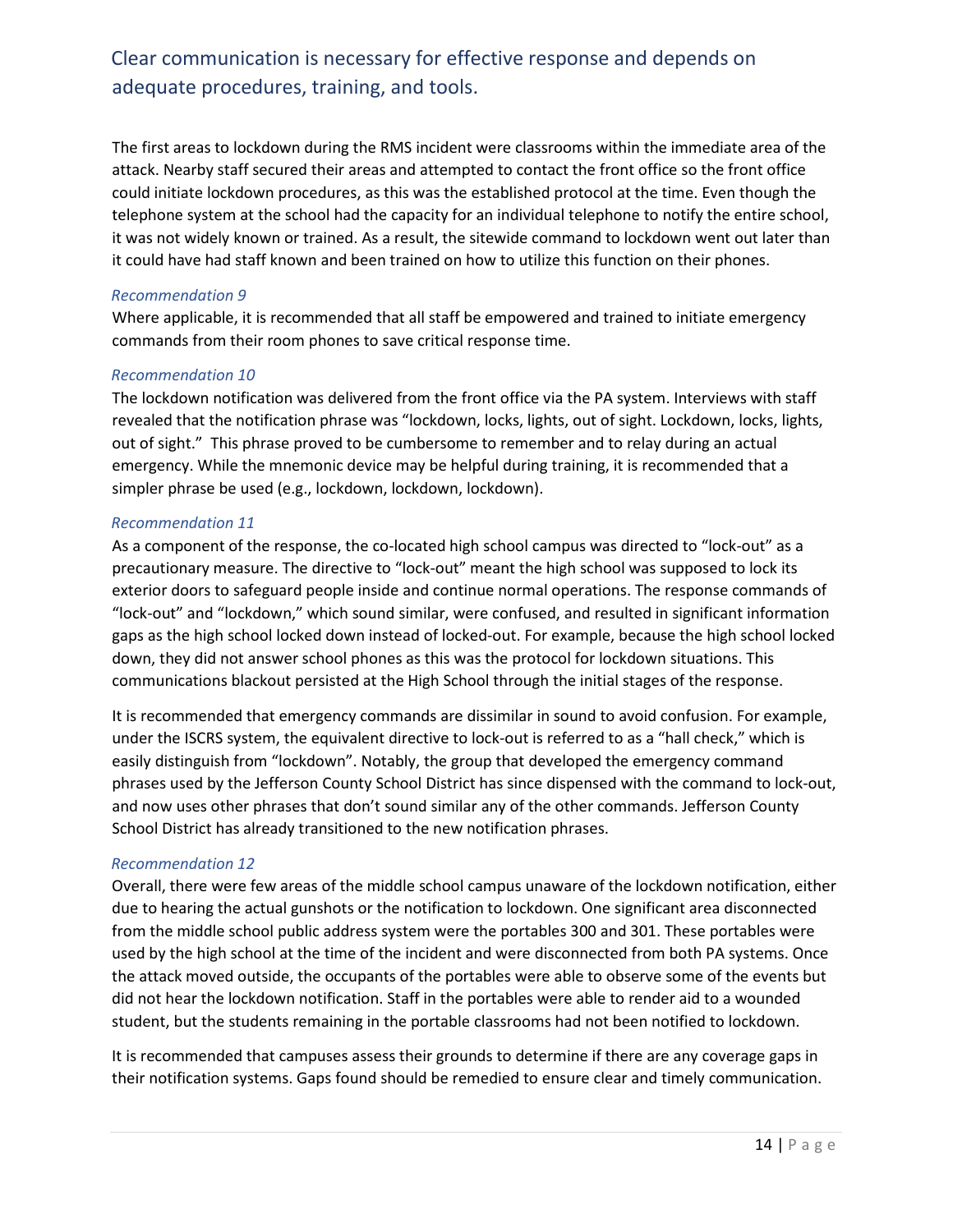#### *Recommendation 13*

School telephones were not an effective means of communication due to the high call volume at the middle school, and the lack of unaffected personnel to staff phone lines. Several facilities within the district reported failures of both incoming and outgoing phone calls due to the high volume. As a result, external communication was primarily accomplished by the district's emergency notification system, which incorporated mass text, email, and telephone calls to parents. While this did not reach all parents in all circumstances, it reached more parents in a more efficient manner than any single method would have.

It is recommended that schools and districts employ multi-modal, mass communications tools to notify parents, employees, and off-campus students in the event of an emergency.

#### *Recommendation 14*

The first priority of communication to parents at RMS was to contact the emergency contacts of injured students and staff. Shortly thereafter, parents of uninjured students were notified using several methods. In the reunification center, students were encouraged to contact their parents using their personal cell phones and to share their phones with friends so they could do the same. In addition, a mass notification was sent to all parents informing them that if they had not been previously contacted, their student was confirmed to be safe. This helped to reduce anxiety for parents of uninjured students and allow for a much smoother reunification process.

It is recommended that parents be notified about the status of their children as soon as it can be determined. This can be accomplished through a variety of methods, including those described above.

#### *Recommendation 15*

There was no interoperable radio system in effect at RMS at the time of the incident. The location of the incident resulted in a multi-site, multi-agency response with no unified communications plan. Lacking a unified communications system resulted in most communications requiring face-to-face interaction between agency representatives or cell phone use between buildings. Both law enforcement and school staff reported that the use of interoperable radio communications would have been beneficial to the response efforts.

It is recommended that districts work with local response agencies to develop district-wide, interoperable communications systems to allocate and manage frequencies in an interoperable system.

#### *Recommendation 16*

Clear communication can also take place through equipment and procedural elements to improve emergency response. As was evidenced in this case, three physical communication strategies are recommended: Surveillance monitors, employee credentialing and wayfinding signage.

The use of passively monitored surveillance displays in the front office at RMS helped to gain a rapid awareness of the developing situation, including identifying the location of the incident, victims, and the early identification that there was only one attacker. These monitors provided a critical, tactical advantage during the response, evacuation and securing of the facility.

Responding officers reported that it was easy to differentiate staff from parents, volunteers and observers because of the conspicuous identification badges worn by staff as required by district policy.

Responding officers also reported difficulty wayfinding inside the school. Rooms containing wounded were called out by radio by specific room numbers, but officers unfamiliar with the building had difficulty moving to make contact because of the lack of orienting markers inside the building.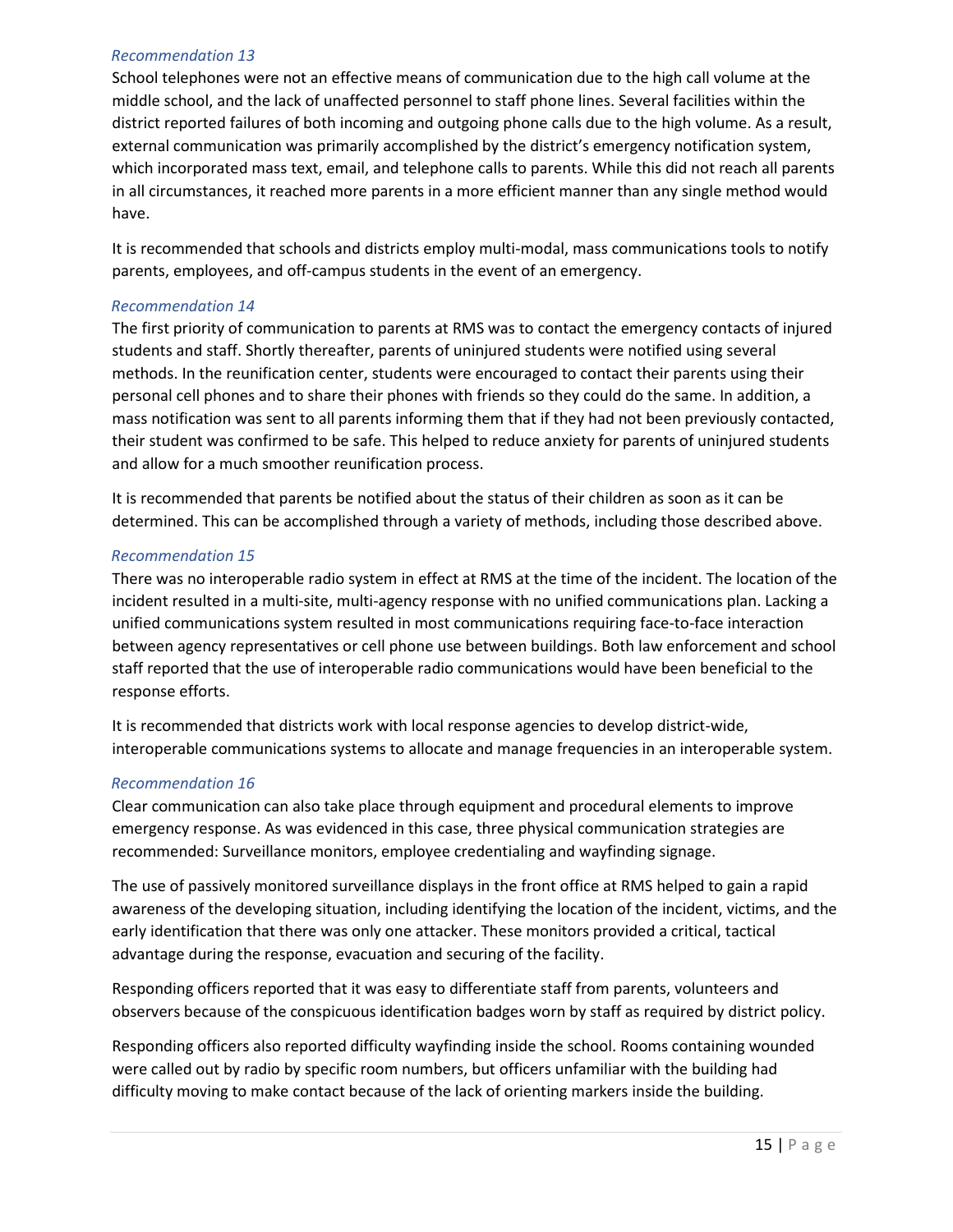It is recommended that schools employ wayfinding signage, credentialling and surveillance monitors to convey critical information to emergency responders during the initial response phases of an incident.

Reunification plans consist of plans to reunite students with parents/guardians and document the transfer. Reunification forms the bridge between immediate emergency response and the beginning of the recovery process following an event.

As with many elements of emergency response, the value of a plan is in the planning. In this case, the district had developed and trained on reunification plans prior to the incident. Though several variables during the incident at RMS caused deviations from the original plans, the original concept of operations still helped guide reunification processes and actions.

#### *Recommendation 17*

One lesson learned is the importance of having a pool of unaffected individuals available to help with the reunification process. The original plan called for RMS staff to have a much larger role in reunification, but it was clear from the outset they did not have the capacity to engage in the reunification process in the immediate aftermath of the attack. The decision was made to staff the reunification center with personnel from the district office, and this proved to be very effective. According to the assessment of district staff, no fewer than 40 individuals were necessary to accomplish an emergency reunification of approximately 940 students without significant delays. The district office staff had the necessary familiarity with student information systems and were able to maintain the necessary pace to have students reunited with parents in rapid fashion.

It is recommended that schools consider the use of unaffected personnel to run the reunification process, and that this deployment be reflected in plans. This can be accomplished by utilizing district personnel, community partners or staff from other school buildings.

#### *Recommendation 18*

A critical component of reunification plans is the transfer of students from the classroom teacher to the reunification center and ultimately to an appropriate parent/guardian. Foundational to this process is the classroom roster and roll sheet. Although a process was in place at RMS to update the classroom roll sheets, the process was unevenly applied, and staff members reported needing to update the roll sheets by hand to begin the reunification process.

It is recommended that a designated individual(s) be specifically tasked with updating and collecting current class rosters during emergency situations, and that this role be specifically defined in plans.

#### *Recommendation 19*

Speed of reunification is a significant consideration. In this case, students were reunited with their parents rapidly, which allowed resources to flow to other necessary tasks following the closure of the reunification center. Most students were reunited with their parents within an hour of opening of the reunification site. However, 10-20 students were unable to be picked up at the reunification site and remained until the end of the day. An important planning consideration for reunification plans is the reality that some students will not be picked up early, and provision needs to be made for them as well. Several staff noted that for students who remained until the end of the day, finding engaging activities to remain occupied was a challenge.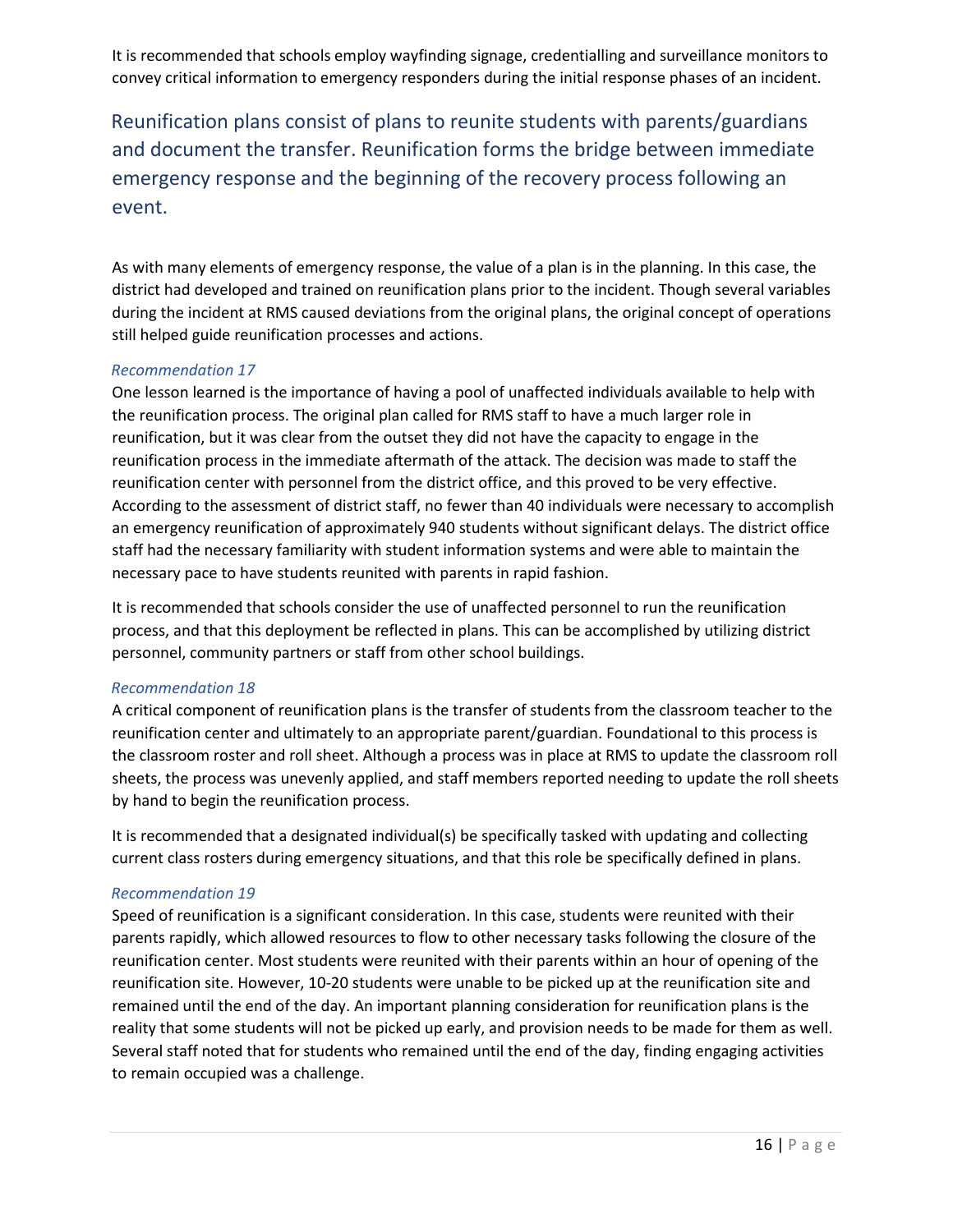It is recommended that emergency plans include provisions for a percentage of students to remain at the reunification site for an extended period. Thought should be given to food, water, restroom use, medications, and engaging activities to provide relief from the emergency situation.

#### *Recommendation 20*

The outpouring of local, regional, and national responding entities was strong and immediate. However, there was confusion about the roles, function, and responsibility of those responding. In addition, the donated food and other items required active management and had the effect of removing staff from other response priorities.

It is recommended that emergency operations plan templates contain a functional annex for volunteer/donation management.

#### *Recommendation 21*

During the first week back to school after the incident, the district activated a significant pool of substitutes to support staff. This excess capacity proved to be critical to ongoing education in the aftermath of the attack. Several staff members needed support after classes resumed, and the substitutes were ready to stand in at a moment's notice should a staff member need to step away for a few minutes or talk with mental health support staff located on site. Most substitutes were needed on the first day back and the need reduced to near-normal absentee levels within two weeks.

It is recommended that on-site substitute teachers be available to support continuity of education in the immediate aftermath of a traumatic event.

The need for mental health support following traumatic events can easily exceed the mental health capacity of a local school, district, or community. Additionally, the infrequency of high-impact events can compound the lack of resources with a lack of experience for those individuals tasked with beginning the recovery process.

#### *Recommendation 22*

The first few days back to school following a violent attack require special planning and coordination. Following the incident at RMS, the decision was made to delay the return to school for a day to support and coordinate with staff. The additional day was used to communicate the facts to all staff members, provide a critical stress debriefing opportunity, introduce opportunities for mental health support and develop a plan for a controlled reopening of schools. Without exception, all interviewed staff agreed that this day generally, and the critical stress debriefing specifically, were crucial for recovery and restarting schools.

It is recommended that in the aftermath of a traumatic event, a sufficient period be reserved for staff support prior to student return. This should include time to inform staff of critical information, provide access pathways for additional support services, conduct a critical stress debriefing to affected staff and address logistical concerns.

#### *Recommendation 23*

While there were significant levels of community support in place for staff and students, leveraging regional and state mental health agency resources was critical for long-term recovery. Region 7 Children's Mental Health (CMH7) was able to coordinate with local providers and agencies to develop a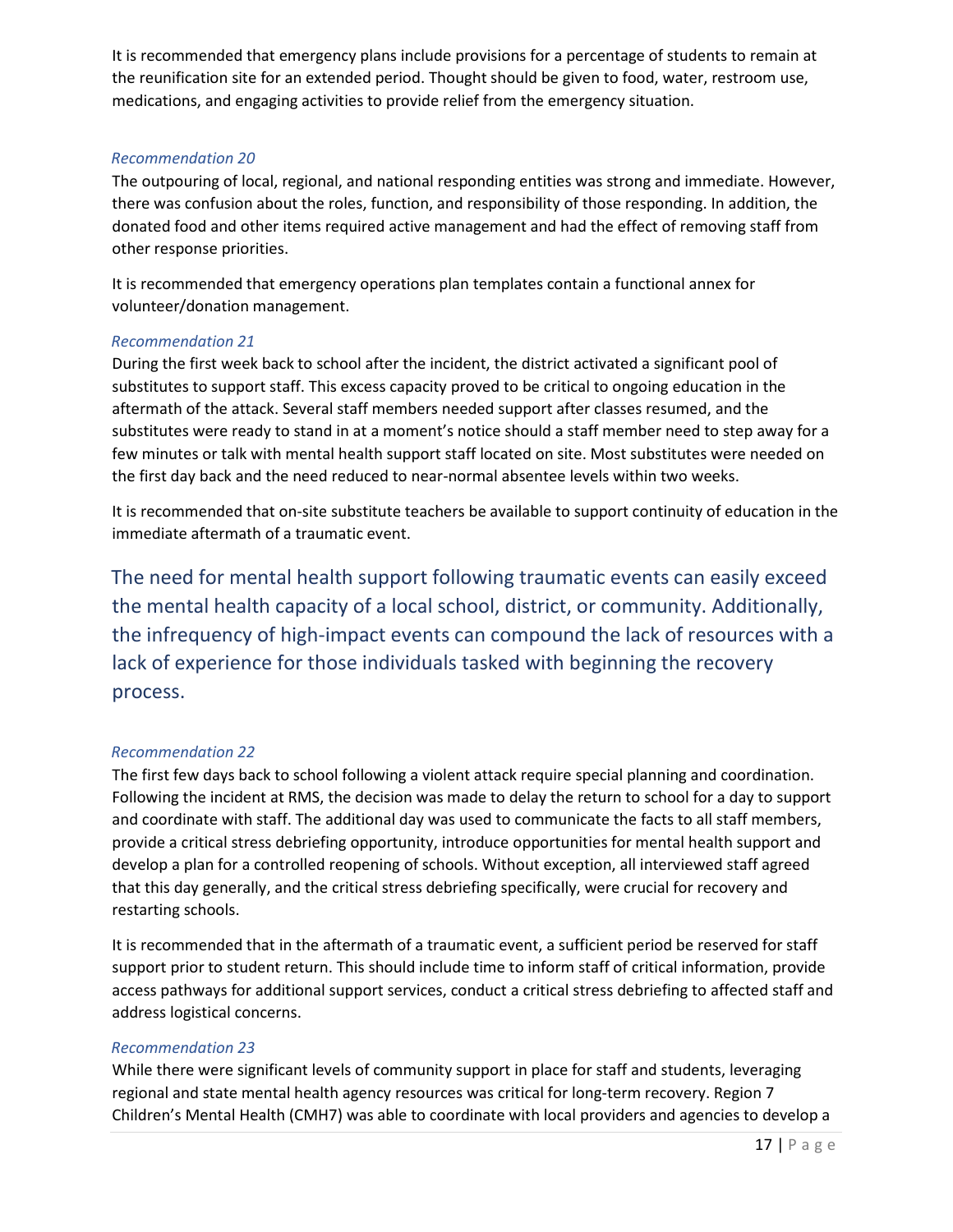single onboarding process for inducting individuals seeking additional support. This single sign-up was immensely helpful to the district to help students, staff and families begin to negotiate the path to gaining mental health supports. CMH7 was also able to help manage the outpouring of volunteer mental health support while validating and vetting through their network.

It is recommended that schools coordinate with regional and statewide mental health support agencies and include them as part of mental health crisis planning.

#### *Recommendation 24*

In the days following the incident at RMS, neighboring school districts provided trained school counselors to RMS. These counselors provided student assistance and worked within an overhead planning team to develop a support strategy for students returning to school. Staff reported that without the additional school counselors loaned from neighboring districts, the district counseling staff would have been overwhelmed with student support needs.

It is recommended that districts develop agreements (MOUs) with neighboring school districts for the cooperative use of school counselors in the event of a major traumatic event. Further, it is recommended that a common statewide plan template and training be developed to allow for uniformity of response to school mental health crises. This statewide plan should coordinate between behavioral health agencies and school practitioners (school administrators, counselors, and psychologists).

#### *Recommendation 25*

In addition to the increased counselors and substitutes at RMS, many parents, community members and agency staff remained at the school for the first week following the return. Staff reported that some students appreciated the show of community support, while others found it to be a detraction from the return to normal.

It is recommended that schools monitor the levels of additional adults throughout the first few weeks of recovery and scale down as necessary to meet student needs. Large impact events may require a formal demobilization plan.

#### *Recommendation 26*

In additional to the other mental health supports noted above, staff reported that the presence of certified therapy dogs helped some students to emotionally regulate themselves. Some students responded best to professional counseling, and some to group work.

It is recommended that following a traumatic incident, schools consider using a variety of research supported strategies to aid in building student capacity for social-emotional regulation and coping skills for grief and loss.

#### *Recommendation 27*

A community-based recovery team was able to stand up within the first few weeks following the incident to coordinate long-term recovery needs, specifically focused on the summer months when students and staff may be without support. These local recovery initiatives broadened the network of services available and leveraged awareness to reach underserved populations affected by the incident. This recovery team included representation from local law enforcement, schools, victim's services agencies, prosecutor's offices, and county emergency management.

It is recommended that long-term recovery efforts be primarily guided by local community agencies, who are typically best positioned to understand local needs, priorities, and resources.